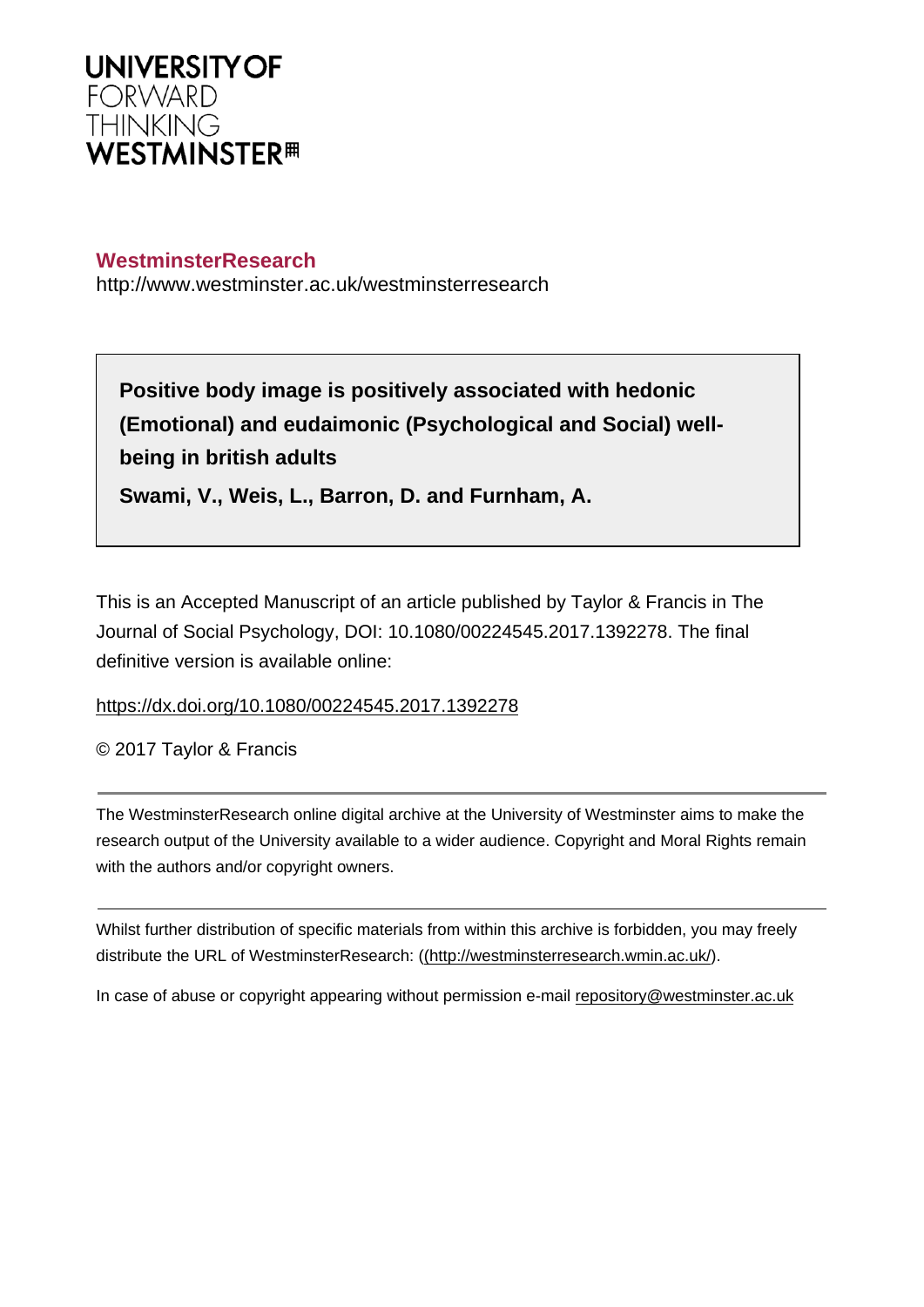

**ISSN: 0022-4545 (Print) 1940-1183 (Online) Journal homepage:<http://www.tandfonline.com/loi/vsoc20>**

# **Positive body image is positively associated with hedonic (Emotional) and eudaimonic (Psychological and Social) well-being in british adults**

**Viren Swami, Laura Weis, David Barron & Adrian Furnham**

**To cite this article:** Viren Swami, Laura Weis, David Barron & Adrian Furnham (2017): Positive body image is positively associated with hedonic (Emotional) and eudaimonic (Psychological and Social) well-being in british adults, The Journal of Social Psychology, DOI: [10.1080/00224545.2017.1392278](http://www.tandfonline.com/action/showCitFormats?doi=10.1080/00224545.2017.1392278)

**To link to this article:** <http://dx.doi.org/10.1080/00224545.2017.1392278>



Accepted author version posted online: 20 Oct 2017.

|--|

[Submit your article to this journal](http://www.tandfonline.com/action/authorSubmission?journalCode=vsoc20&show=instructions)  $\mathbb{Z}$ 

**III** Article views: 5



 $\overline{Q}$  [View related articles](http://www.tandfonline.com/doi/mlt/10.1080/00224545.2017.1392278)  $\mathbb{Z}$ 



[View Crossmark data](http://crossmark.crossref.org/dialog/?doi=10.1080/00224545.2017.1392278&domain=pdf&date_stamp=2017-10-20)<sup>√</sup>

Full Terms & Conditions of access and use can be found at <http://www.tandfonline.com/action/journalInformation?journalCode=vsoc20>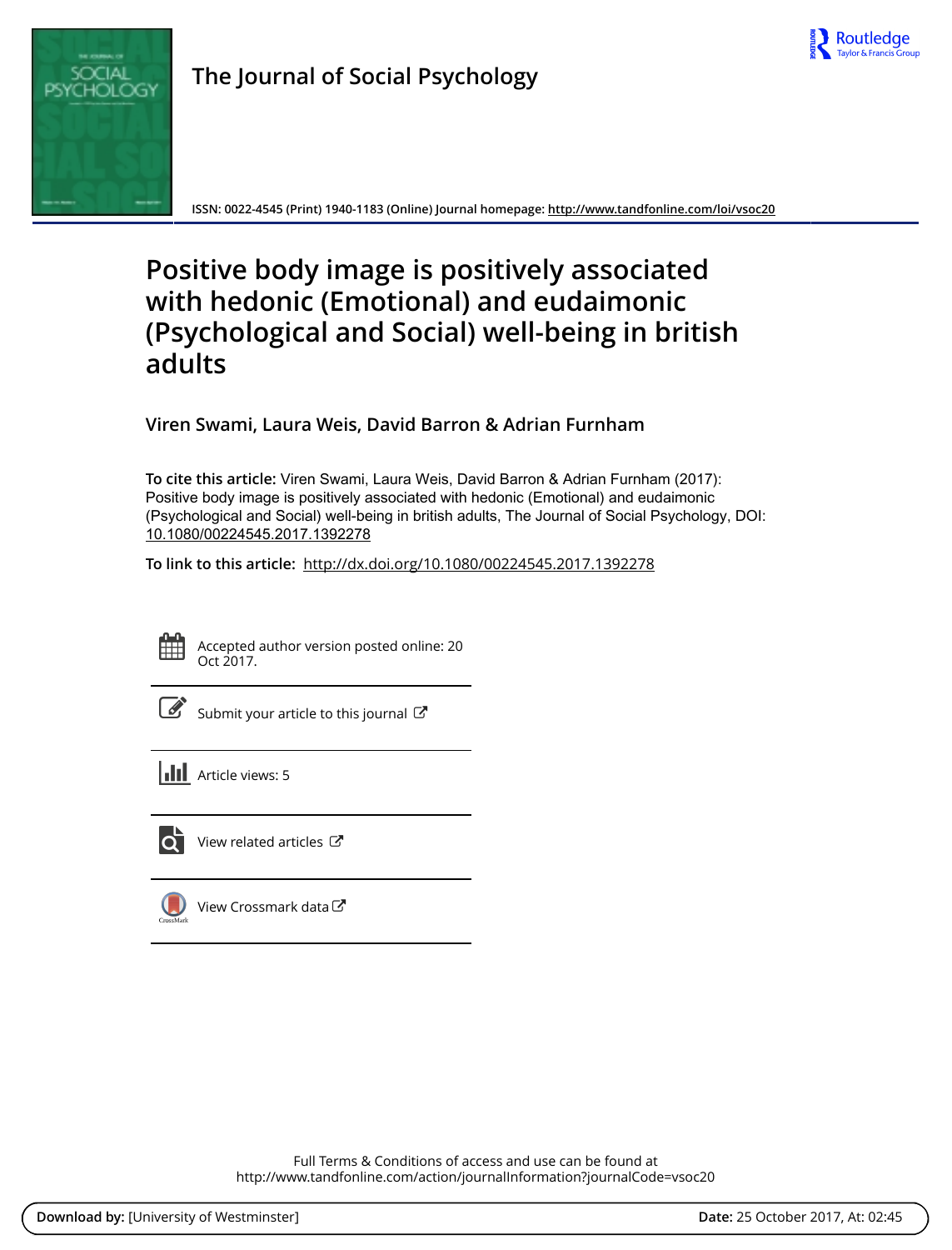# **Positive Body Image is Positively Associated with Hedonic (Emotional) and Eudaimonic (Psychological and Social) Well-Being in British Adults**

#### **Abstract**

**Abstract**<br>
Accelering in British Adults<br>
Abstract<br>
Studies examining associations between positive body image and well-being have used a<br>
limited array of measures of each construct. To rectify this, we asked an online sa Studies examining associations between positive body image and well-being have used a limited array of measures of each construct. To rectify this, we asked an online sample of 1148 UK adults to complete a range of measures of positive body image (body appreciation, body image flexibility, body pride, body acceptance from others) and a multi-dimensional measure of well-being (emotional, psychological, and social). Results showed that, once the effects of age and body mass index (BMI) had been accounted for, body appreciation significantly predicted all dimensions of well-being. Other positive body image measures emerged as significant predictors, but patterns of associations were mixed across sex and well-being dimension. Additional analyses showed that women had significantly lower scores than men on most body image measures, and that BMI was negatively associated with all body image measures. These results have implications for the promotion of well-being, which we discuss.

**Keywords**: Positive body image; Well-being; Body appreciation; Hedonic wellbeing; Eudaimonic well-being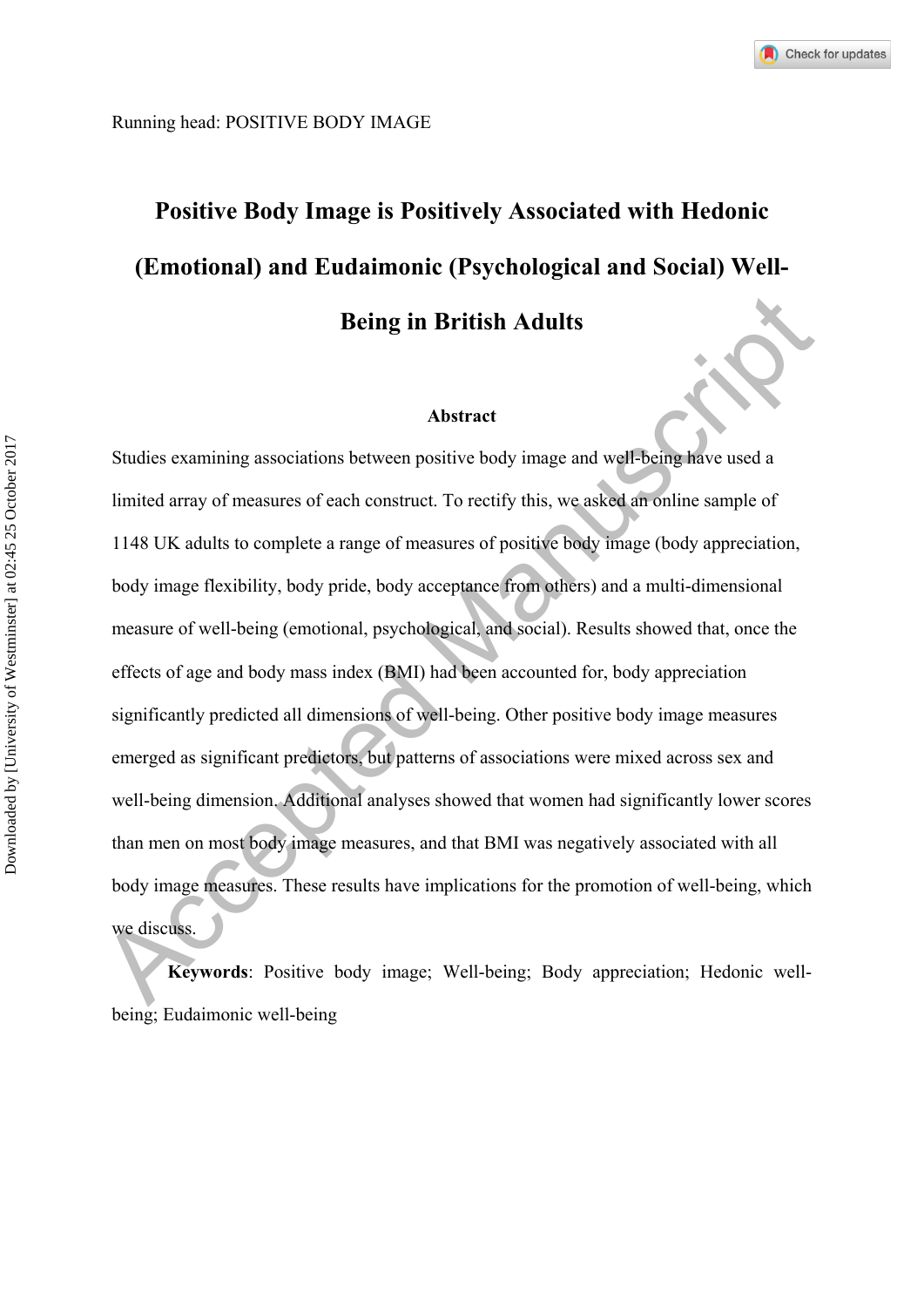Over the past decade, scholars have turned their attention to the construct of positive body image, signalling an important shift in the field from a focus on pathology to a more holistic and comprehensive account of the body image concept (for reviews, see Tylka, 2011, 2012; Tylka & Wood-Barcalow, 2015a). Broadly speaking, *positive body image* can be defined as love, respect, and acceptance of one's body (Tylka & Wood-Barcalow, 2015a; Wood-Barcalow, Tylka, & Augustus-Horvath, 2010). Core features of positive body image include an appreciation of the uniqueness of one's body, a compassionate acceptance of the body including those aspects that are inconsistent with societally-prescribed ideals, an emphasis on the body's functionality rather than aesthetics, and a body-protective outlook in which positive information is internalised and negative information is rejected or reframed (Tylka, 2011, 2012; Tylka & Wood-Barcalow, 2015a).

defined as love, respect, and acceptance of one s body (1y) at  $\alpha$  wood-Barcalow, 2013a.<br>Wood-Barcalow, Tylka, & Augustus-Horvath, 2010). Core features of positive body image<br>include an appreciation of the uniqueness of Importantly, accumulating evidence suggests that positive and negative body image are independent constructs (for a review, see Tylka & Wood-Barcalow, 2015a). That is, positive body image does not fall on the same continuum as, nor is it the polar opposite of, negative body image (Avalos, Tylka, & Wood-Barcalow, 2005; Tylka & Wood-Barcalow, 2015a). This is noteworthy because positive and negative body image may display unique relationships with outcome variables, such as health-related behaviours and well-being (Andrew, Tiggemann, & Clark, 2016; Gillen, 2015; Halliwell, 2015). In particular, positive body image may have a direct positive impact on outcome variables or may have an impact on outcome variables through unique, indirect pathways (e.g., avoiding damaging societal influences). Intervention strategies that are attuned to both positive and negative body image, therefore, offer a more holistic approach for optimising health and well-being (Cook-Cottone, Tribole, & Tylka, 2013).

 In terms of mental health specifically, there is now a wealth of evidence indicating that positive body image is directly associated with improved outcomes. For example, studies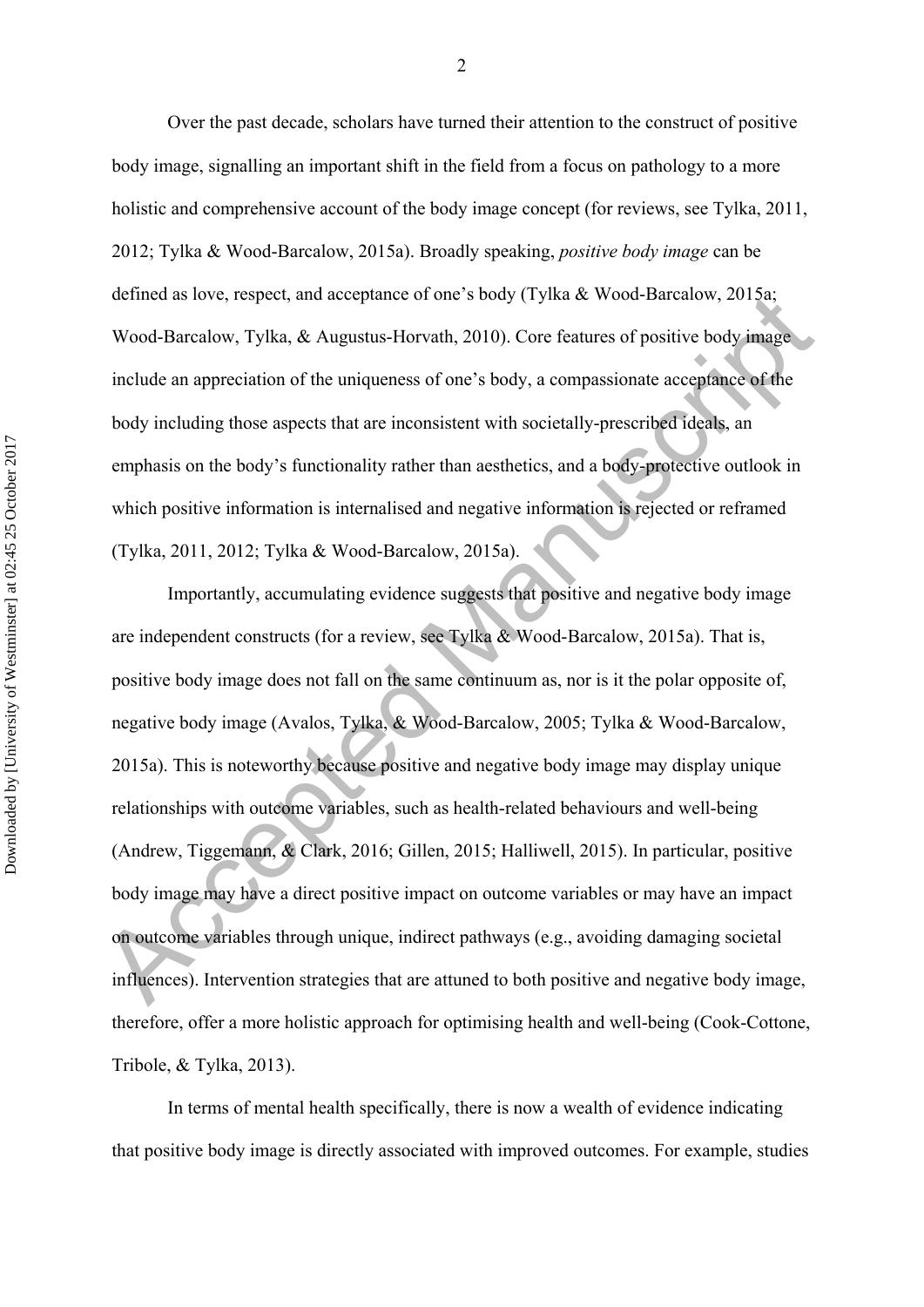Piontkowski, Hui, Ziemer, & Garriot, 2016; Swami & Ng, 2015; Swami, Ng, & Barron,<br>2016; Swami, Tran, Stieger, Voracek, & The YouBeauty com Team, 2014; Tylka & Kroon<br>van Diest, 2013; Wasylkiw, MacKinnon, & MacLellan, 2012) have consistently reported that positive body image is positively associated with a range of indicators of well-being, including optimism, positive affect, self-compassion, life satisfaction, and subjective happiness (Alleva, Martijn, Veldhuis, & Tylka, 2016; Avalos et al., 2005; Dalley & Vidal, 2013; Marta-Simões, Ferreira, & Mendes, 2016; Raque-Bogdan, Piontkowski, Hui, Ziemer, & Garriot, 2016; Swami & Ng, 2015; Swami, Ng, & Barron, 2016; Swami, Tran, Stieger, Voracek, & The YouBeauty.com Team, 2014; Tylka & Kroon van Diest, 2013; Wasylkiw, MacKinnon, & MacLellan, 2012). In addition, positive body image may translate into positive feelings toward the self as a whole: a series of studies have consistently reported that positive body image is associated with higher self-esteem (Gillen, 2015; Ng, Barron, & Swami, 2015; Swami, Airs, Chouhan, Padilla Leon, & Towell, 2009; Swami, Barron, Weis, & Furnham, 2016; Swami, Henry, Peacock, Roberts-Dunn, & Porter, 2013; Swami & Ng, 2015; Swami, Ng, et al., 2016; Swami, Stieger, Haubner, & Voracek, 2008; Swami, von Nordheim, & Barron, 2016; Tylka & Kroon van Diest, 2013; Tylka & Wood-Barcalow, 2015b).

 While this body of evidence appears conclusive, two issues currently limit our understanding of the associations between positive body image and well-being. First, although positive body image is a multi-faceted construct, consisting of multiple dimensions that demonstrate minimal conceptual overlap (for reviews, see Tylka & Wood-Barcalow, 2015a; Webb, Wood-Barcalow, & Tylka, 2015), the vast majority of studies have typically focused on singular facets. In particular, most of the extant literature has focused on the facet of body appreciation (i.e., favourable opinions of one's body, body acceptance, bodily respect, and a protective cognitive style that rejects unrealistic appearance ideals; Avalos et al., 2005; Tylka & Wood-Barcalow, 2015b), to the exclusion of other facets of positive body image. Therefore, existing studies may be neglecting unique associations between multiple facets of positive body image and indices of well-being.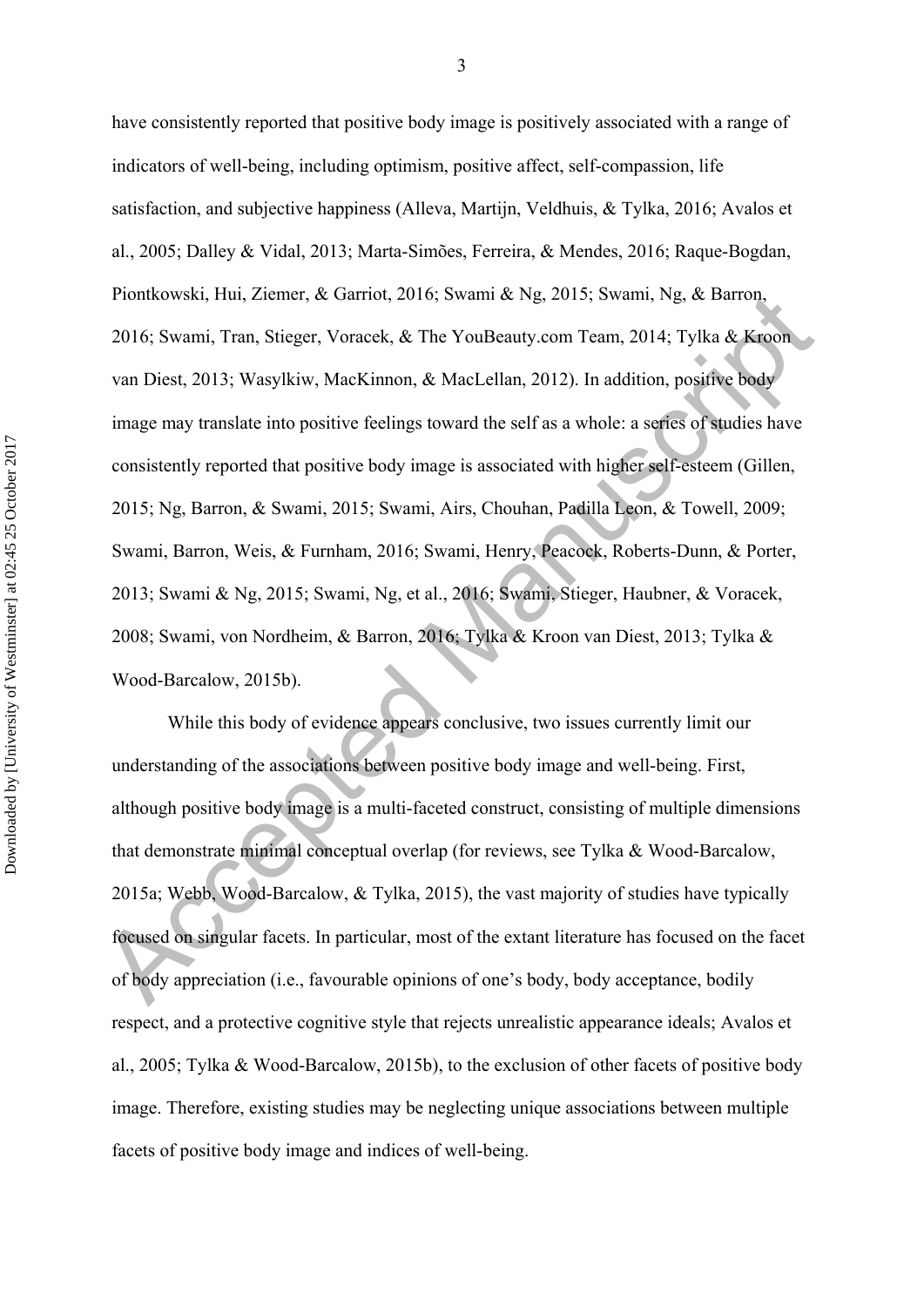Beyond body appreciation, few studies have examined associations between facets of positive body image and well-being, although the available evidence does suggest positive relationships (for a review, see Webb et al., 2015). For example, there is some evidence of positive associations between body image flexibility (i.e., a tendency to compassionately embrace, rather than avoid, aversive body-related thoughts and feelings) and self-compassion and self-esteem, respectively (Sandoz, Wilson, Merwin, & Kellum, 2013). Likewise, body pride (i.e., strong and positive affect towards the body) has been found to be positively associated with self-esteem (Castonguay, Gilchrist, Mack, & Sabiston, 2013). Taken together, these studies point toward positive associations between facets of positive body image and indices of well-being, but previous studies have not considered these multiple facets within the same piece of research.

embrace, rather than avoid, aversive body-related thoughts and identigs) and sell-compassion<br>and self-esteem, respectively (Sandoz, Wilson, Merwin, & Kellum, 2013). Likewise, body<br>pride (i.e., strong and positive affect to In addition, a second issue needs also to be considered. Specifically, the studies reviewed above have focused on indices of hedonic well-being, which equates mental health with avowed happiness in life, positive self-regard, or the experience of positive emotions (that is, well-being is primarily operationalised in terms of emotional well-being). Whilst this focus is warranted, some scholars believe it misses other key facets of subjective well-being (for a review, see Keyes, Shmotkin, & Ryff, 2002). Thus, in contrast to hedonic happiness, eudaimonic well-being equates happiness with human potential that, if realised, results in positive person functioning (Keyes et al., 2002). In this view, eudaimonic happiness consists of facets relating to psychological well-being (i.e., the challenges that individuals face as they strive to realise their unique talents; Ryff, 1989; Ryff & Keyes, 1995) and social well-being (i.e., the degree to which individuals are functioning well in the social realm; Keyes, 1998).

 This holistic approach to well-being adequately distinguishes between the experience of positive well-being and the absence of symptoms of mental ill-health (Keyes, 2002, 2005). More importantly, factor analytic studies have supported a three-dimensional structure of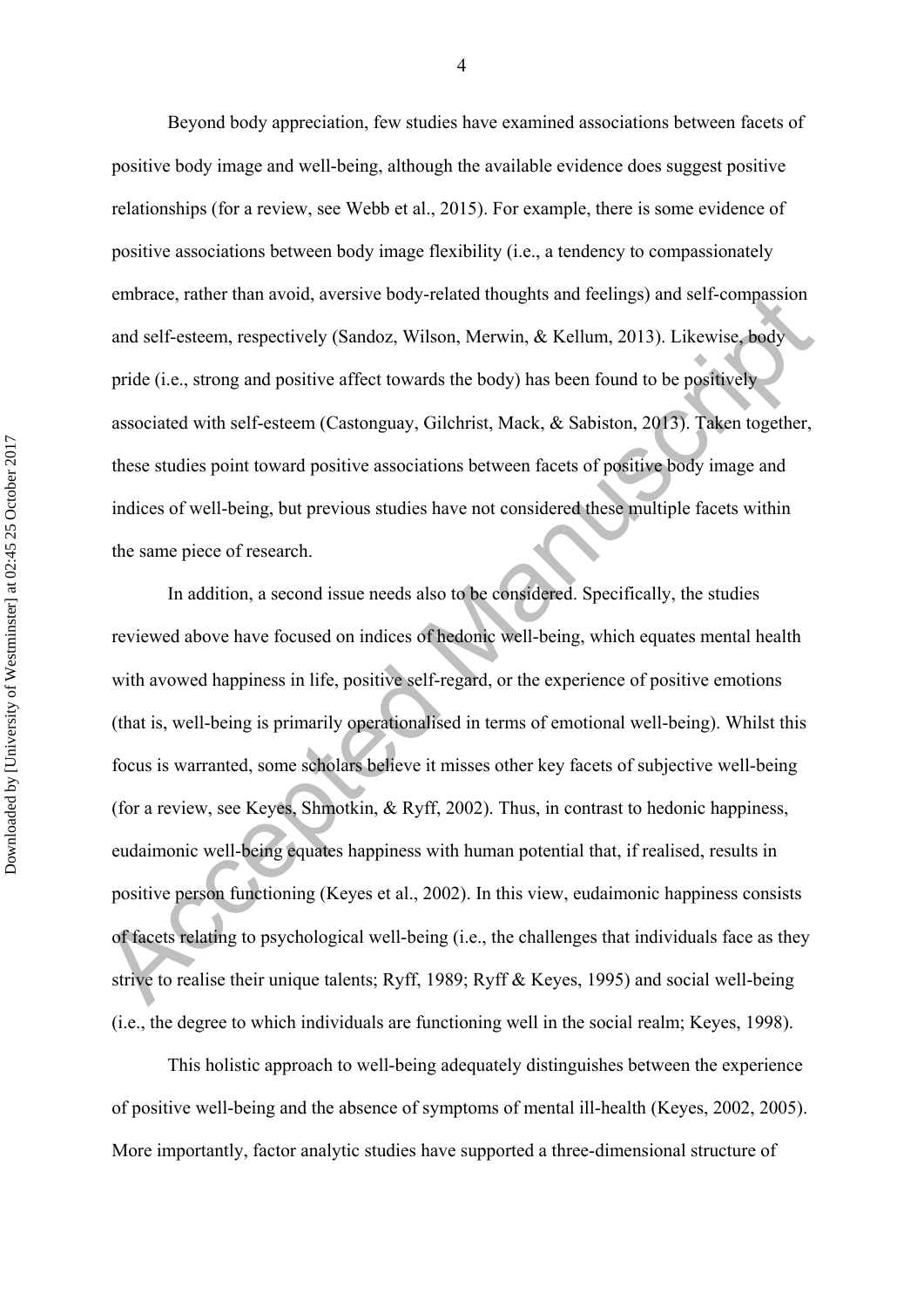well-being, consisting of emotional, psychological, and social facets (e.g., Doré, O'Loughlin, Sabiston, & Fournier, 2016; Keyes, 2005; Keyes et al., 2008; Lamers, Westerhof, Bohlmeijer, ten Klooster, & Keyes, 2010; Petrillo, Capone, Caso, & Keyes, 2015; Westerhof & Keyes, 2010). That is, these facets of well-being can be considered to be discrete aspects that, when taken together, provide a more global index of the degree to which an individual is flourishing in life (Keyes, 2002). Therefore, a consideration of the multi-dimensional nature of well-being provides the fullest account of positive mental health (Westerhof & Keyes, 2010).

taken together, provide a more glooal index of the degree to which an individual is<br>flourishing in life (Keyes, 2002). Therefore, a consideration of the multi-dimensional nature<br>of well-being provides the fullest account o Applied to existing studies of positive body image, it might be argued that scholars have heretofore only examined associations with a narrow index of well-being (i.e., emotional), neglecting additional and important facets (i.e., psychological and social) that would provide a more holistic accounting of well-being. Aside from this neglect, there are additional reasons why examining relationships between body image and broader facets of well-being are important. First, it would be useful to examine whether having positive body image is related one's striving to become a better person and to realise one's potential. If such a relationship can be established, it would highlight the importance of positive body image in terms of individual fulfilment. Second, establishing a relationship between positive body image and social well-being would highlight the extent to which body image is associated with an individual's optional functioning in society. In short, there is scope for more fully examining the extent to which positive body image is associated with being mentally healthy.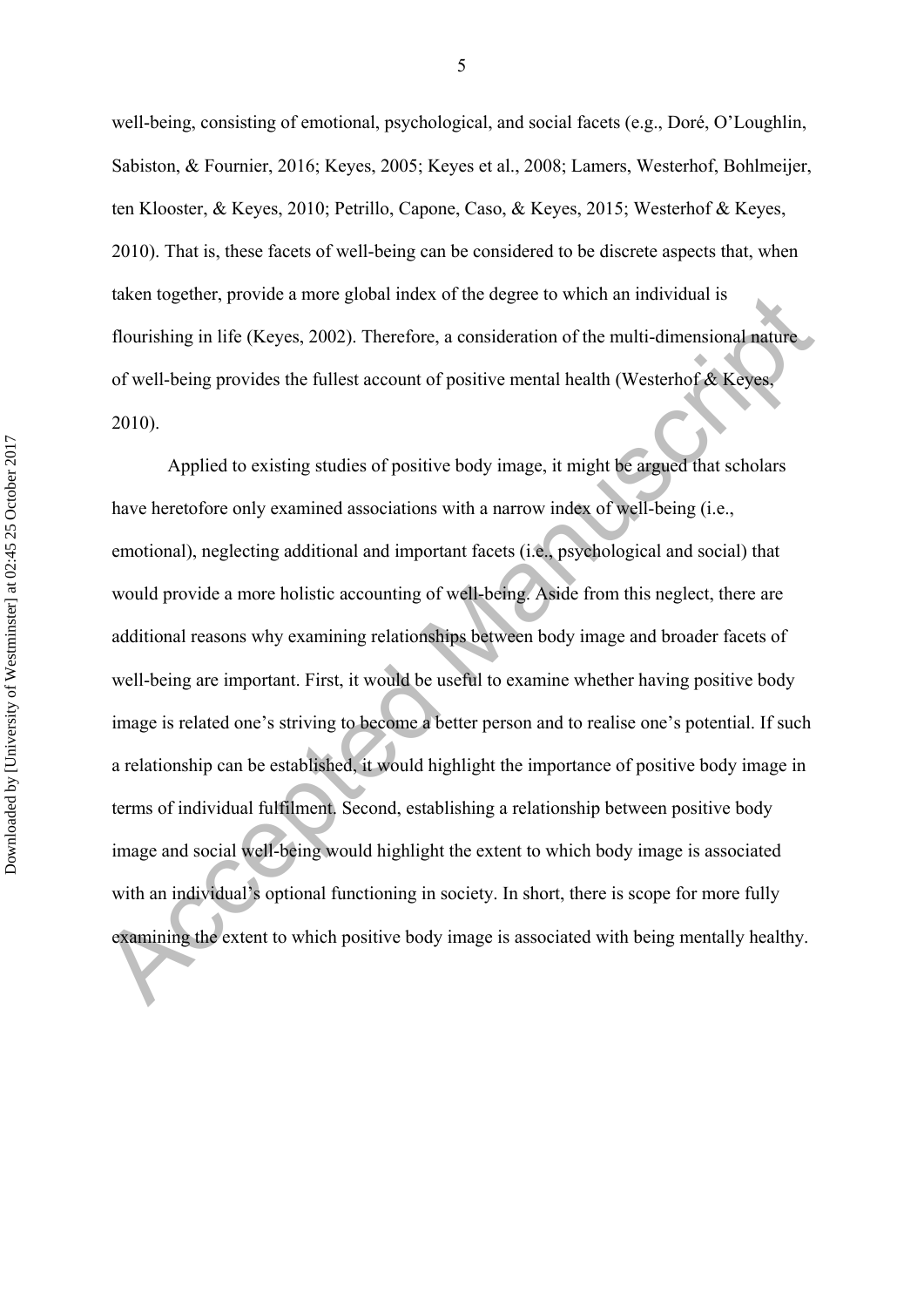#### **The Present Study**

or well-being, we included a measure utat taps an interestige so the muni-dimensional<br>model of well-being, thus providing greater coverage of the construct than previous studies.<br>In terms of body image, we included a measu Here, we sought to add to extant knowledge by examining associations between multiple facets of positive body image and multi-dimensional aspects of well-being. In terms of well-being, we included a measure that taps all three aspects of the multi-dimensional model of well-being, thus providing greater coverage of the construct than previous studies. In terms of body image, we included a measure of body appreciation, given that this is the dominant way in which positive body image is currently operationalised (Webb et al., 2015). To this, we added measures of body image flexibility and body pride in order to provide broader coverage of the positive body image construct. In addition, because we were interested in social outcomes, we also included a measure of body acceptance by others (i.e., an individual's perceived acceptance of their body from external sources). We hypothesised that facets of positive body image would be significantly and positively associated with emotional, psychological, and social well-being, respectively.

We investigated these issues in a large, online sample of British adults, which allowed us to interrogate additional aspects of the literature. First, we were able to examine sex differences in positive body image. Previous studies have typically reported that men have significantly more positive body appreciation and body image flexibility than women (see Tiggemann, 2015; Webb et al., 2015), possibly because men have greater access to societal and individual resources that promote positive body image (Swami, Stieger et al., 2008). However, it is important to note that effect sizes have been small-to-moderate at best and null findings have previously been reported in British adults in terms of body appreciation (Swami, Hadji-Michael, & Furnham, 2008). Likewise, a study of Canadian adults reported no significant sex difference in body pride (Pila, Brunet, Crocker, Kowalski, & Sabiston, 2016),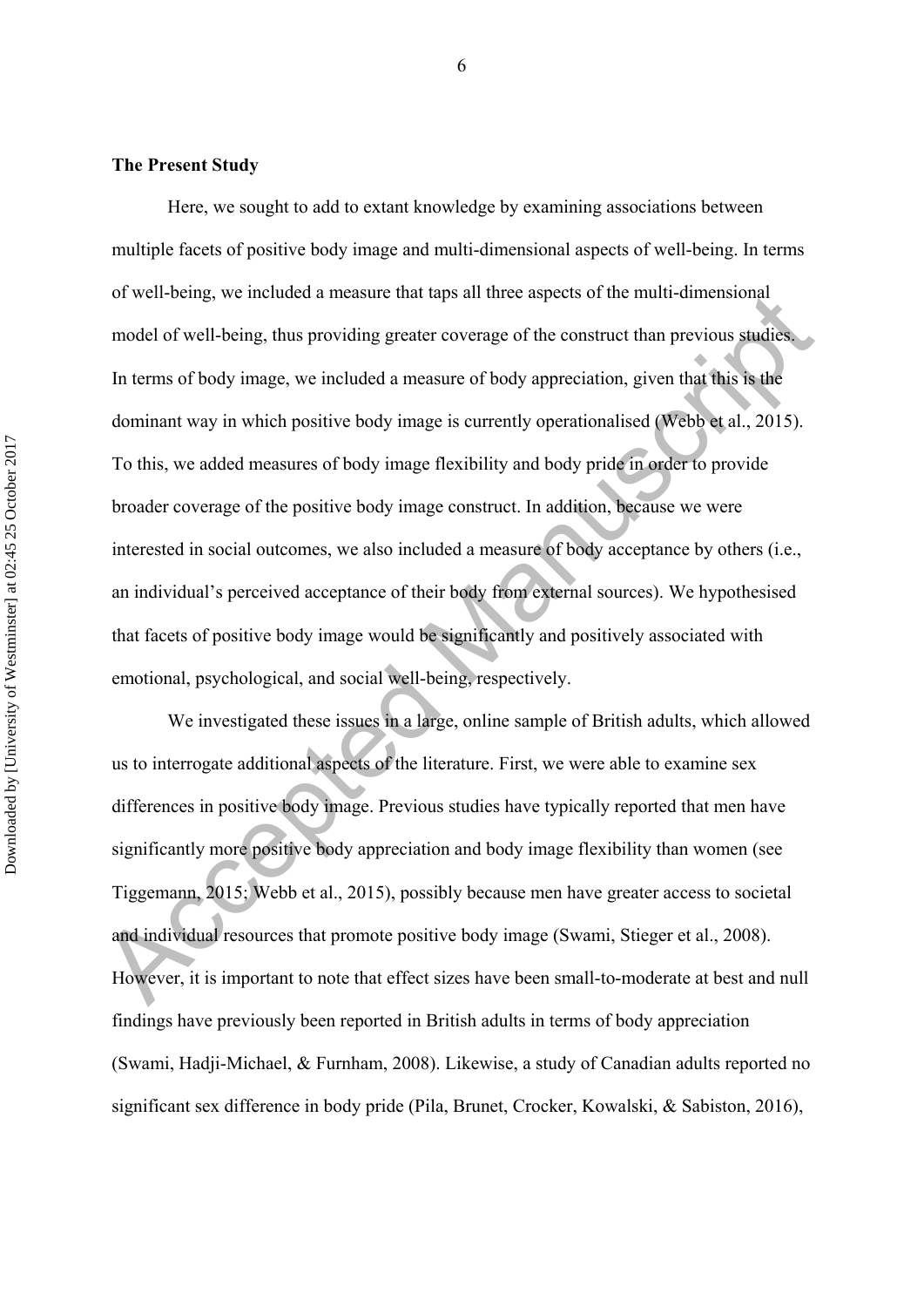but to our knowledge sex differences in body acceptance from others have not been previously investigated.

et at, 2014; Tiggemann & McCourt, 2013) and body image flexibility (Ferreira, Pinto-<br>Gouveia, & Duarte, 2011) have suggested positive, albeit small-to-moderate, associations<br>Associations between body pride and age have no Second, we were also able to examine associations between facets of body image and respondent age. Studies of the relationship between age and body appreciation (e.g., Swami et al., 2014; Tiggemann & McCourt, 2013) and body image flexibility (Ferreira, Pinto-Gouveia, & Duarte, 2011) have suggested positive, albeit small-to-moderate, associations. Associations between body pride and age have not been previous examined, whereas cohort data reported by Augustus-Horvath and Tylka (2011) suggests that body acceptance by others may decline with increasing age. Third, we examined associations between positive body image and self-reported body mass index (BMI). The evidence base here appears to be more robust, suggesting an inverse relationship between BMI and facets of positive body image (see Webb et al., 2015), although again the strength of report associations has been variable.

# **Method**

### **Participants**

Our sample consisted of 716 women and 432 men, all of whom were British citizens. Participants ranged in age from 18 to 81 years (*M* = 34.87, *SD* = 12.08) and in self-reported BMI from 13.63 to 48.05 kg/m<sup>2</sup> ( $M = 25.95$ ,  $SD = 5.67$ ). Most participants self-reported their ethnicity as being British White (88.0%), while 6.3% were British Asian, 2.3% were Black or African Caribbean, and 3.5% were of some other ancestry. The majority of participants selfreported their sexual orientation as being heterosexual (87.5%), while in terms of relationship status 31.6% were single, 10.1% were partnered but not cohabiting, 23.3% were partnered and cohabiting, 29.2% were married and cohabiting, and the remainder were of some other status. In terms of educational qualifications, 26.5% had completed minimum secondary schooling, 38.4% had an undergraduate degree, 21.8% had a postgraduate degree, 7.5% were still in full-time education, and 5.8% had some other qualification.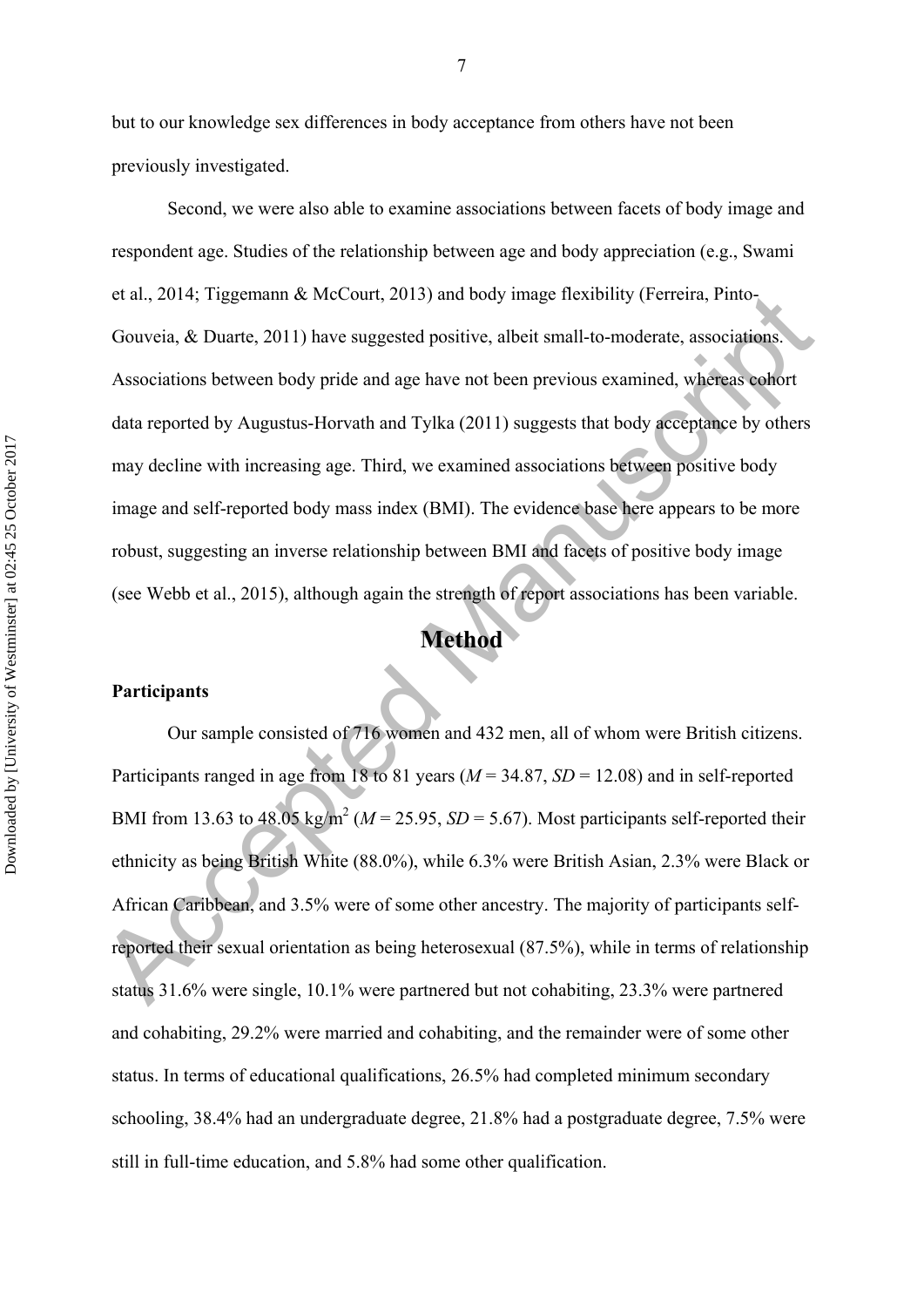#### **Measures**

**Body appreciation**. Participants were asked to complete the Body Appreciation Scale-2 (BAS-2; Tylka & Wood-Barcalow, 2015b). This is a 10-item scale that assesses acceptance of one's body, respect and care for one's body, and protection of one's body from unrealistic beauty standards (sample item: "I respect my body"). All items were rated on a 5 point scale, ranging from 1 (*Never*) to 5 (*Always*), and an overall score was computed as the mean of all items. Higher scores on this scale reflect greater body appreciation. BAS-2 scores have been shown to have a one-dimensional factor structure, as well as being judged adequate in terms of internal consistency estimates, test-retest reliability after three weeks, and indices of convergent and discriminant validity, in college and community samples of U.S. adults (Tylka & Wood-Barcalow, 2015b). In the present study, Cronbach's α for this scale was .95 in women and .93 in men.

direction example item. The spectral body y. All then sweet factors about scanner than the spectral strength of the mean of all items. Higher scores on this scale reflect greater body appreciation. BAS-2 seores have been **Body acceptance**. Participants were also asked to complete the 10-item Body Acceptance by Others Scale (BAOS; Avalos & Tylka, 2006). This is a measure of an individual's perceptions of acceptance for, and receiving messages reflecting acceptance of, their body shape and weight from friends, family, dating partners, society, and the media (sample item: "I've felt acceptance from my friends regarding my body shape and/or weight"). Participants rated the frequency of these experiences using a 5-point scale, ranging from 1 (*Never*) to 5 (*Always*). An overall score was computed as the mean of all items, so that higher scores reflect greater perceived body acceptance from others. In U.S. adults, BAOS scores have been found to have a one-dimensional factor structure, adequate test-retest reliability after three weeks, and adequate patterns of construct validity (Avalos & Tylka, 2006). Here, Cronbach's α for this scale was .90 in women and .92 in men.

**Body pride**. To measure body pride, we used the Authentic Pride subscale of the Body and Appearance Self-Conscious Emotions Scale (BASES-AP; Castonguay et al., 2014).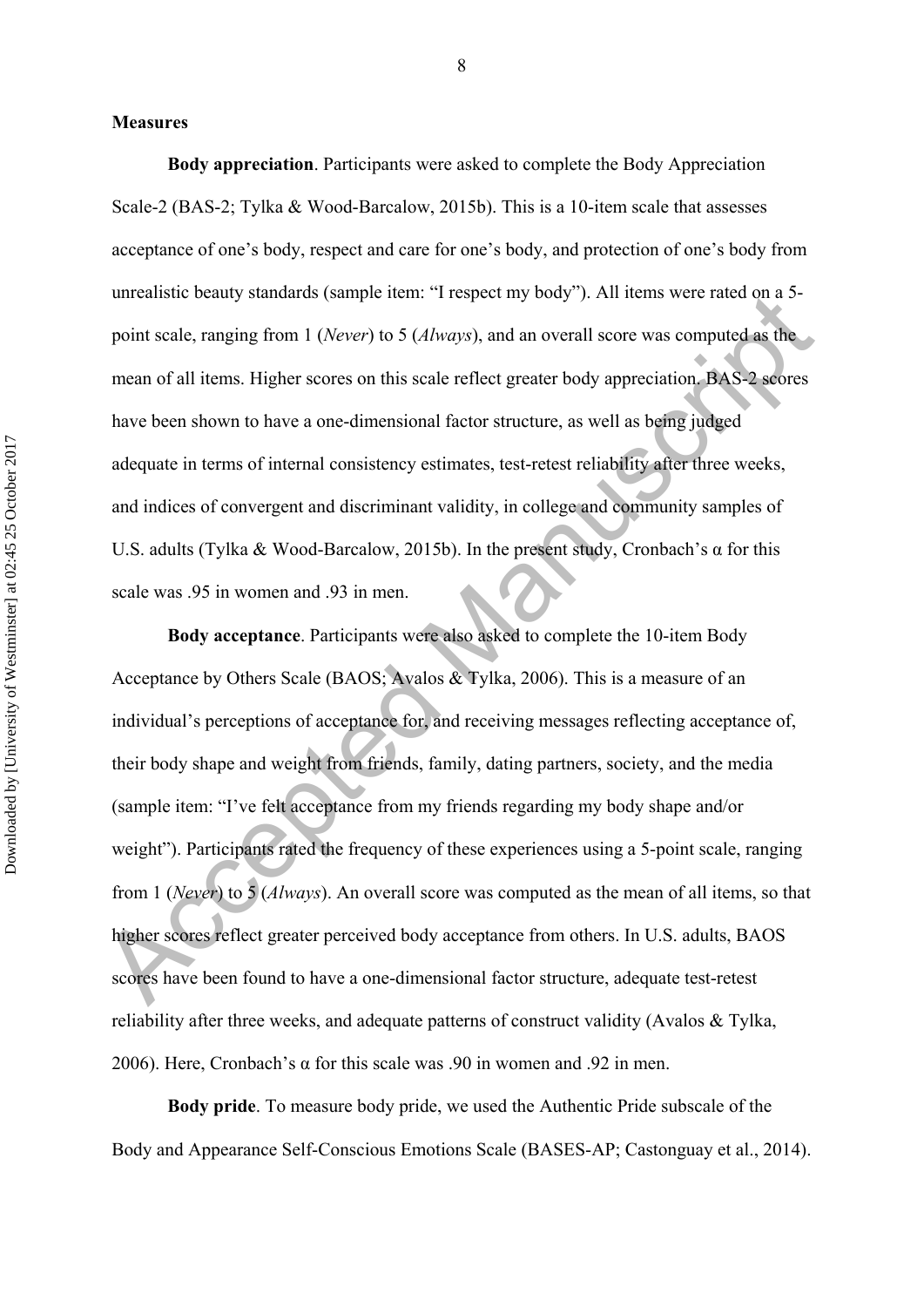This 6-item subscale measures body pride as a sense of personal appearance-related achievement (sample item: "I am proud of my appearance efforts"). Items were rated on a 5 point scale, ranging from 1 (*Never*) to 5 (*Always*), and scores were averaged so that higher scores reflect greater authentic body pride. Data drawn from North American adults supports the factor structure of the BASES, and estimates supported the internal consistency, testretest reliability after two weeks, and validity of the BASES subscales (Castonguay et al., 2014). Here, Cronbach's  $\alpha$  for this subscale was .95 in both women and men.

the lactor structure of the BASES, and estimates supported the internal consistency, test-<br>
retest reliability after two weeks, and validity of the BASES subscales (Castonguay stral,<br>
2014). Here, Cronbach's  $\alpha$  for this **Body image flexibility**. To measure body image flexibility, we used the 12-item Body Image-Acceptance and Action Questionnaire (BI-AAQ; Sandoz et al., 2013). This scale measures the degree of negative-body related thoughts, behaviours, and affect that stifle growth when experiencing aversive body-related thoughts and feelings (sample item: "I care too much about my weight and body shape"). Webb et al. (2015) have suggested that this measure provides a useful, if preliminary, measure of body image flexibility. Items were rated on a 7-point scale, ranging from 1 (*Never true*) to 7 (*Always true*). An overall score for the BI-AAQ was computed as the mean of all reverse-coded items, so that higher scores reflect greater body image flexibility (Sandoz et al., 2013). In U.S. adults, BI-AAQ scores have been shown to have a one-dimensional factor structure, adequate internal consistency, adequate test-retest reliability up to three weeks, and adequate patterns of construct validity (Sandoz et al., 2013). In the present study, Cronbach's  $\alpha$  for this scale was .95 in women and men.

**Well-being**. Participants were asked to complete the Short Form of the Mental Health Continuum (MHC-SF; Keyes, 2005). The 14 items of this measure were selected as the most prototypical items representing well-being from the Long Form, 40-item version of the scale (Keyes, 2005, 2006). In addition, we opted for the Short Form, rather than Long Form, of this measure because the former is the more widely-used, provides a clearer standard for the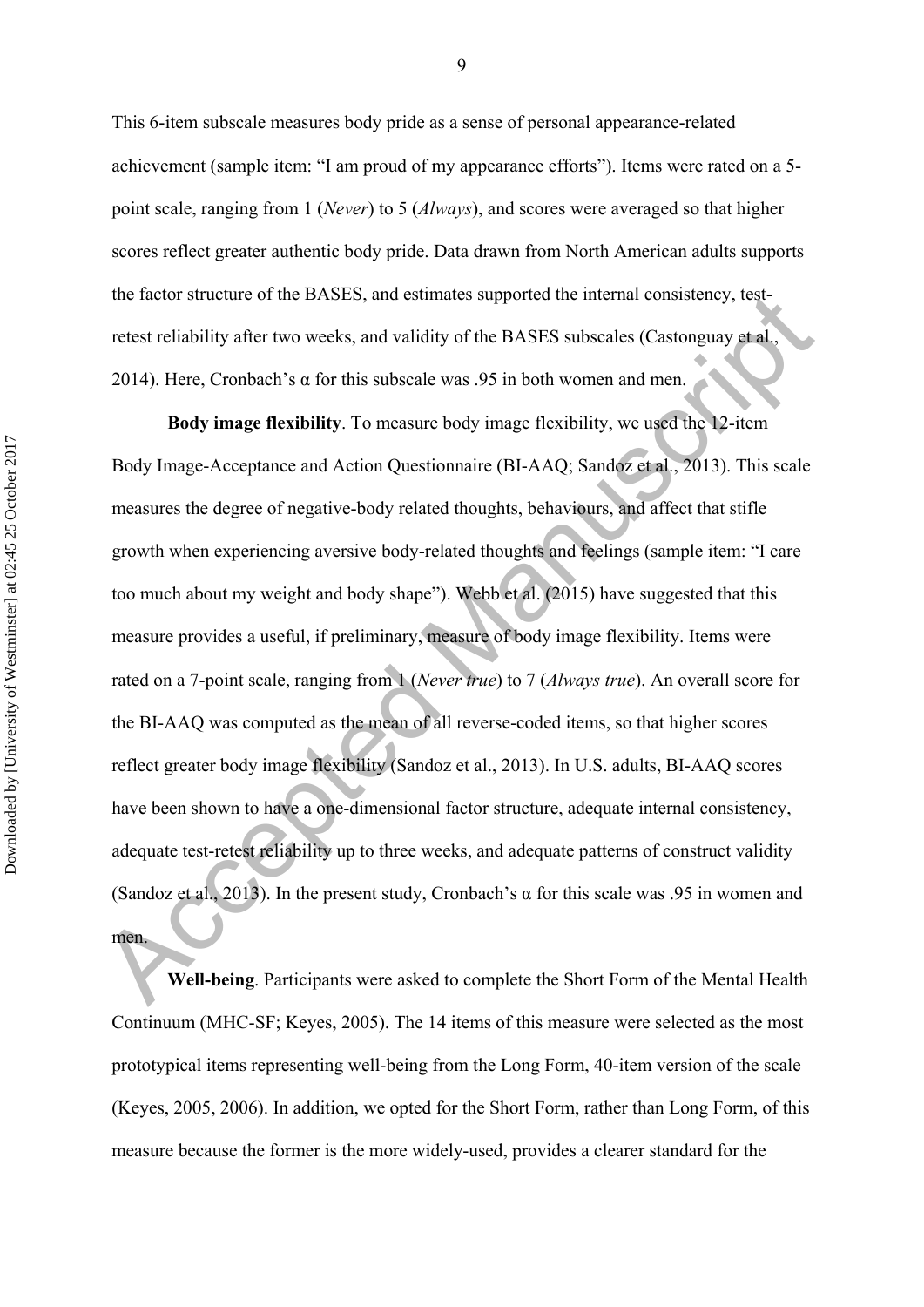item: "During the past month, now otten did you leed that you liked most parts of your<br>personality?", and five items tap the dimensions of Keyes' (1998) model of social well-being<br>(sample item: "During the past month, how assessment of positive mental health, and does not suffer from concerns over the internal reliability that affect the Long Form (Keyes, 2007). Three items on the MHC-SF tap emotional well-being (sample item: "During the past month, how often did you feel happy?", six items tap the dimensions of Ryff's (1989) model of psychological well-being (sample item: "During the past month, how often did you feel that you liked most parts of your personality?", and five items tap the dimensions of Keyes' (1998) model of social well-being (sample item: "During the past month, how often did you feel that you had something important to contribute to society?"). Items were rated on a 6-point scale ranging from 1 (*Never*) to 6 (*Every day*) and subscale scores were computed as the mean of items associated with each dimension. Higher scores on each subscale reflect greater well-being. The MHC-SF's three-dimensional factor structure has been confirmed in nationally representative samples of U.S. adults (Gallagher, Lopez, & Preacher, 2009). In addition, scores on the scale have been found to have adequate internal consistency estimates, adequate test-retest reliability up to nine months, and adequate patterns of discriminant validity (Lamer et al., 2010). In the present study, Cronbach's  $\alpha$  for emotional well-being was .90 for women and men, for psychological well-being was .85 for women and .88 for men, and for social wellbeing was .87 for women and .88 for men.

**Body mass index**. Participants self-reported their height and weight on open-ended items. We standardised this data so as to present height in metres and weight in kilogrammes, and self-reported BMI was subsequently computed as  $\text{kg/m}^2$ . Where computations resulted in improbable BMI values ( $\leq 12$  or  $> 50$  kg/m<sup>2</sup>), we replaced these using the mean replacement method (< 4.0% of the total dataset). Self-reported height and weight data are strongly correlated with measured data and can be reliably used in population studies (Spencer, Appleby, Davey, & Key, 2002).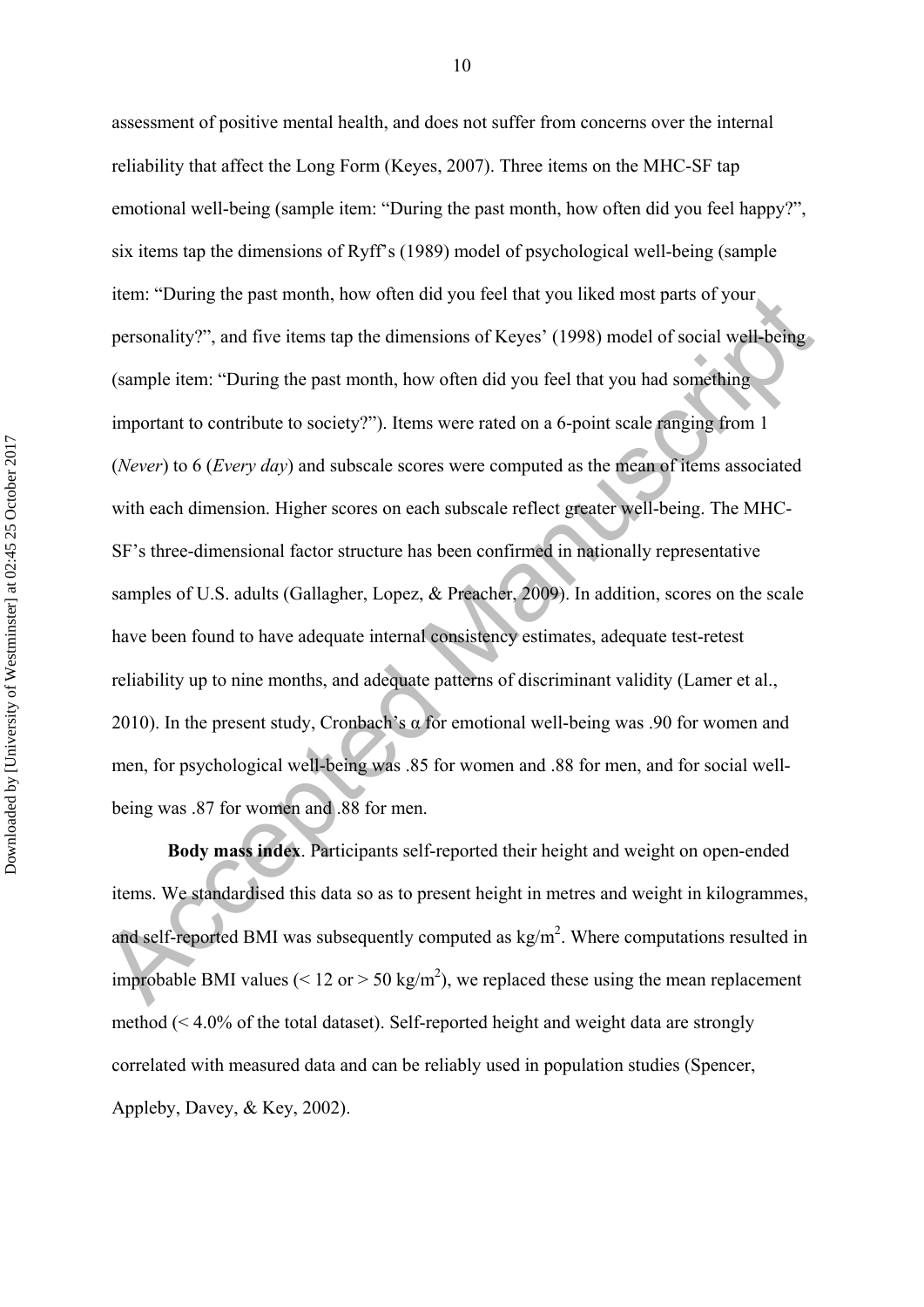**Demographics.** We asked participants to report demographic data consisting of sex, age, ethnicity, sexual orientation, relationship status, and highest educational qualification. **Procedure** 

number. ETT1017-0014). Data were conected via die Prominc Academic website, a<br>crowdsourcing Internet marketplace that allows individuals to complete academic surveys for<br>monetary compensation, between November  $8^{\text{th}}$  a The project was approved by the relevant university ethics committee (approval number: ETH1617-0014). Data were collected via the Prolific Academic website, a crowdsourcing Internet marketplace that allows individuals to complete academic surveys for monetary compensation, between November  $8<sup>th</sup>$  and  $11<sup>th</sup>$ , 2016. Crowdsourcing Internet marketplaces are increasingly used in body image research and have been shown to produce reliable data on perceptual and attitudinal body image as compared with offline samples (Gardner, Brown, & Boice, 2012). The project was advertised as a study on "health, wellbeing, and personality" and included an estimated duration (10 minutes). Participation was limited to U.K. citizens of adult age, so as to achieve a relatively homogeneous sample in terms of cultural and national identity. After providing informed consent, participants were directed to the measures described above, which were presented in an anonymous form. The order of presentation of each of the scales above was counter-balanced for each participant, although the request for demographic details always appeared last. The survey also included eight items measuring conspiracist ideation, which are not analysed here. In exchange for completing the survey, participants were paid £1.00 and all participants received debriefing information at the end of the survey.

## **Data Availability**

 Our data are available at https://figshare.com/s/ff8b34b877a85f5bbc7c (doi:10.6084/m9.figshare.4239557).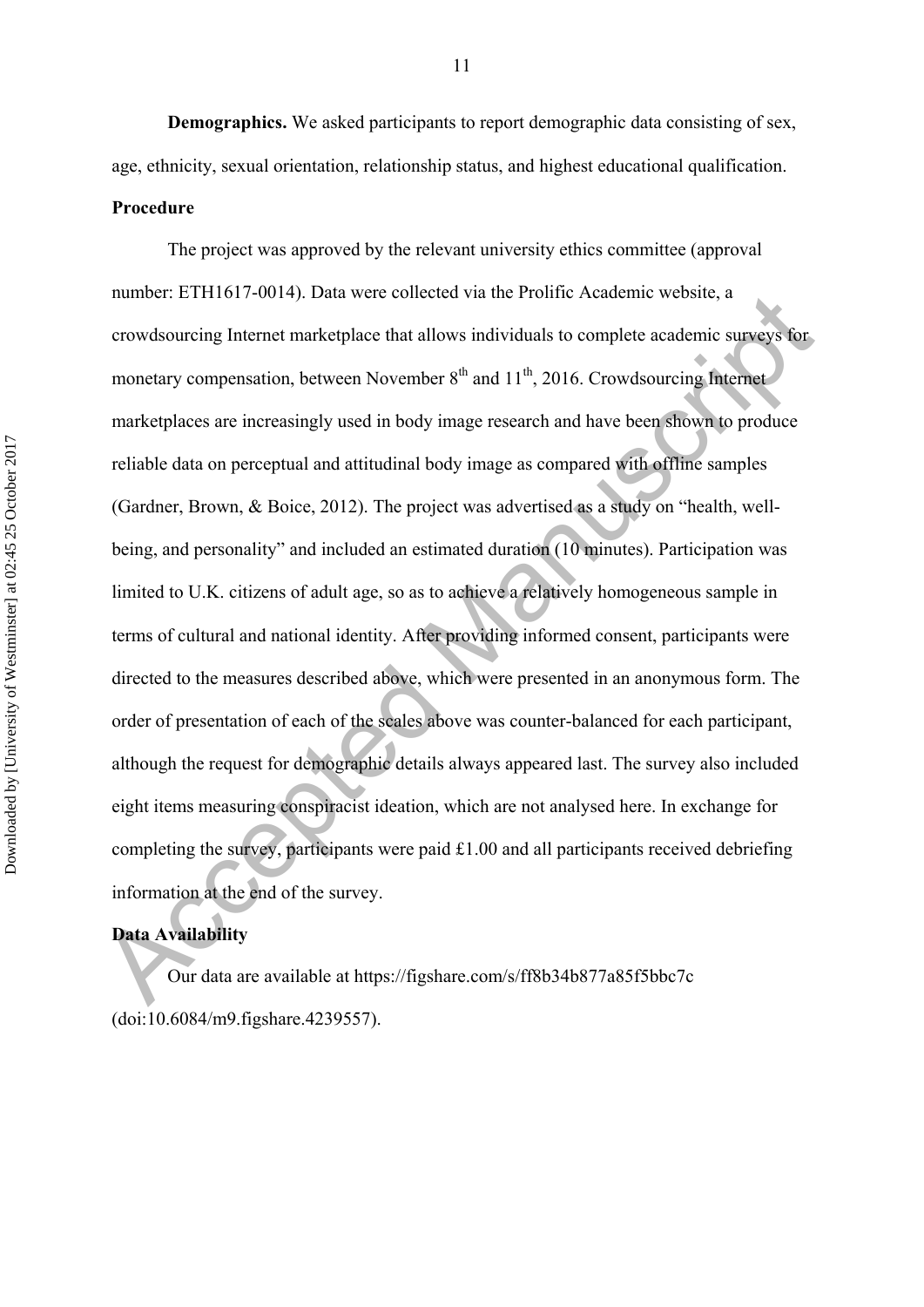# **Results**

#### **Sex Differences**

on all key variables. Because of the large number of comparisons  $(k)$ , a Bonferroni<br>adjustment was applied to reduce the chance of Type 1 error, such that  $p = (1 - \alpha)^k \approx 1 - k\alpha$ <br> $\alpha/k = .006$  (Bland & Altman, 1995). As can be s We first computed a series of independent-samples *t*-tests to examine sex differences on all key variables. Because of the large number of comparisons (*k*), a Bonferroni adjustment was applied to reduce the chance of Type I error, such that  $p = (1 - \alpha)^k \approx 1 - k\alpha = 1$  $\alpha/k = .006$  (Bland & Altman, 1995). As can be seen in Table 1, women were significantly older than men and had significantly higher BMIs, although effect sizes were small by Cohen's (1977) standards. In addition, women had significantly lower scores than men on body appreciation, body pride, and body image flexibility, with effect sizes being small for the former two variables and medium for the latter variable. Women also had significantly lower social well-being scores than men, although the effect size of the difference was again small. There were no sex differences on body acceptance from others, emotional well-being, and psychological well-being. Because of the general pattern of sex differences, all further analyses were conducted separately for women and men.

## **Inter-Scale Correlations**

We computed inter-scale correlations between all variables for women and men separately. As can be seen in Table 2, all four measures of body image were significantly and positively correlated with all three measures of well-being in women. In men, scores for body appreciation, body pride, and body acceptance from others were significantly and positively correlated with all three indices of well-being. Men's scores for body image flexibility were significantly and positively correlated with emotional and psychological well-being, but not social well-being. In addition, all four positive body image measures were significantly and negatively correlated with BMI in both women and men. Relationships between positive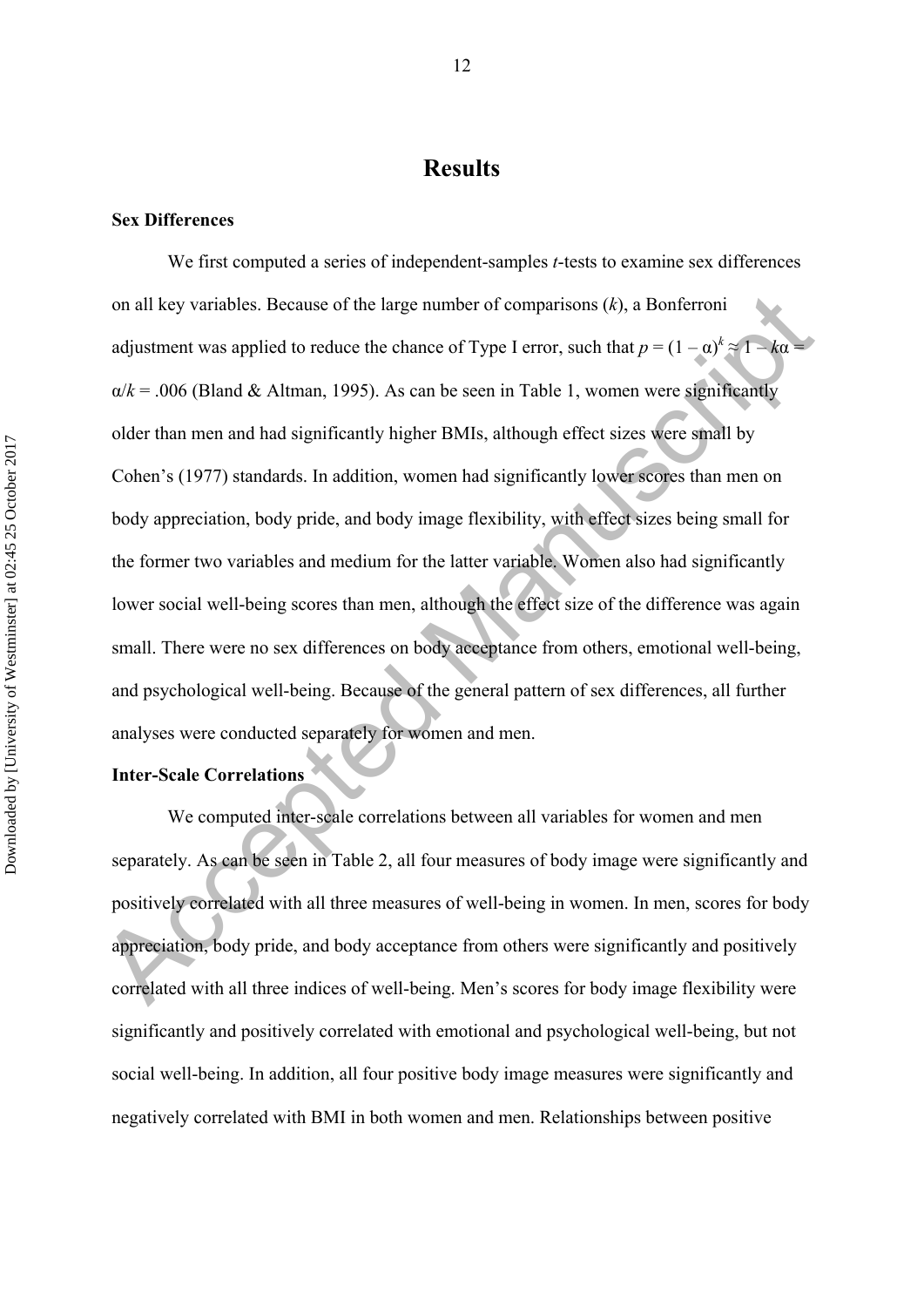body image and age in women and men were more mixed, with not all associations reaching significance.

#### **Multiple Regressions**

 Finally, we conducted multiple regression analyses for women and men separately. Three sets of regressions were computed with emotional, psychological, and social wellbeing, respectively, entered as the criterion variables and the body image variables, age, and BMI entered simultaneously as predictor variables. Full regression coefficients are reported in Table 3 for women and in Table 4 for men, and here we briefly summarise the main findings. Variance inflation factors (VIFs) under 10 are indicative of inconsequential colinearity (Hair, Anderson, Tatham, & Black, 1995) and in our study all VIFs were  $\leq$  2.92.

Fine sets of regressions were computed with emotional, psychological, and social well-<br>being, respectively, entered as the criterion variables and the body image variables, sage, and<br>BMI entered simultaneously as predicto **Women**. The regression with emotional well-being was significant,  $F(6, 715) =$ 74.31,  $p < .001$ , Adj.  $R^2 = .38$ , with body appreciation, body image flexibility, and BMI emerging as significant predictors. The regression with psychological well-being was also significant,  $F(6, 715) = 79.74$ ,  $p < .001$ , Adj.  $R^2 = .40$ , with body appreciation, BMI, body pride, age, and body acceptance from others all emerging as significant predictors. The final regression with social well-being was significant,  $F(6, 715) = 43.98$ ,  $p < .001$ , Adj.  $R^2 = .27$ , with body appreciation, BMI, body pride, and age being significant predictors.

**Men**. In men, the regression with emotional well-being was significant,  $F(6, 431) =$ 52.46,  $p < .001$ , Adj.  $R^2 = .42$ , with body appreciation, body image flexibility, and BMI emerging as significant predictors. The regression with psychological well-being was likewise significant,  $F(6, 431) = 49.10$ ,  $p < .001$ , Adj.  $R^2 = 40$ , with body appreciation, body acceptance from others, age, and BMI being significant predictors. Finally, the regression with social well-being was significant,  $F(6, 431) = 32.32$ ,  $p < .001$ , Adj.  $R^2 = .30$ , with body appreciation, body acceptance from others, and BMI emerging as the only significant predictors.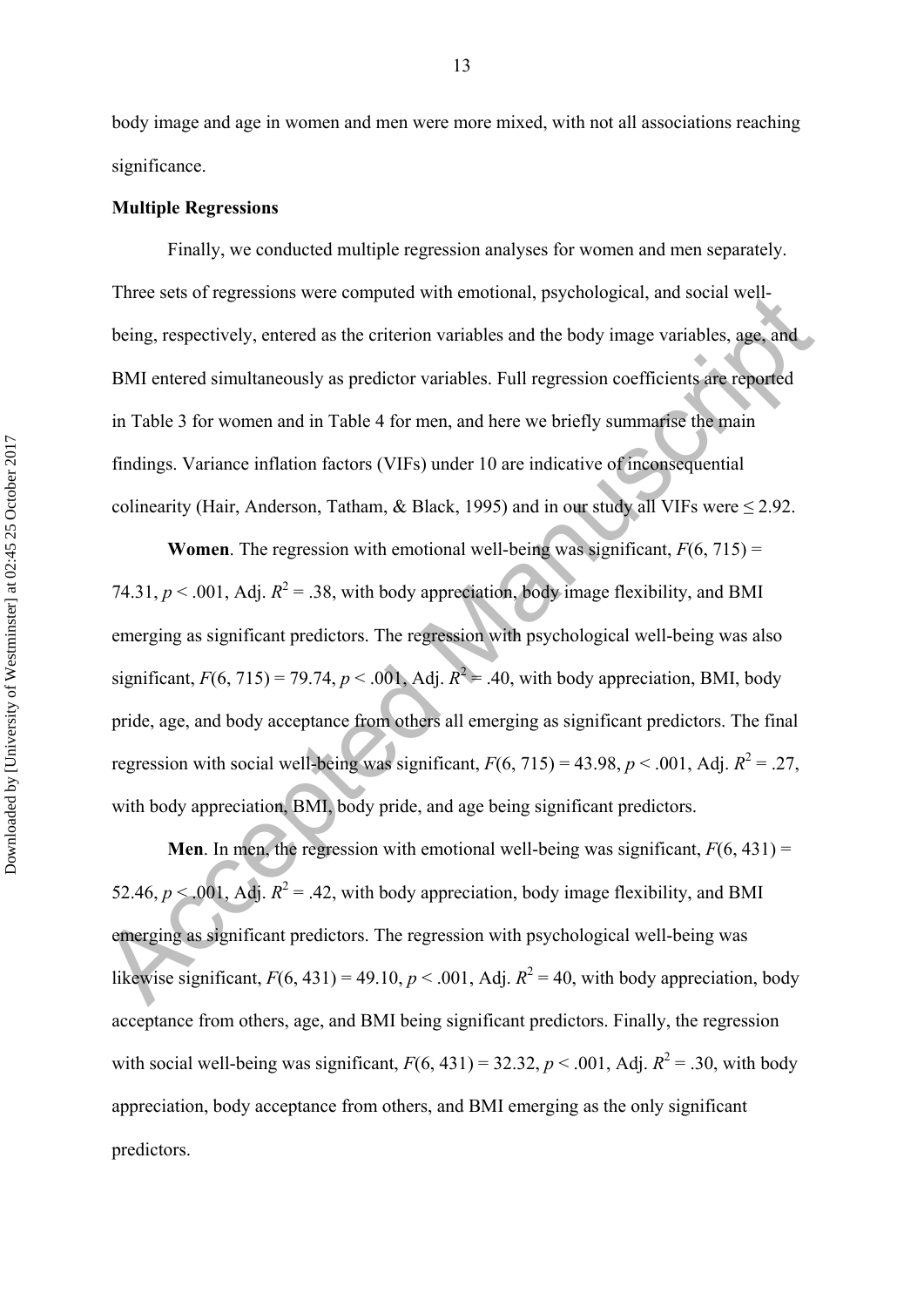# **Discussion**

In the present study, we examined associations between multiple facets of positive body image and indices of hedonic and eudaimonic well-being. Our results showed that positive body image was significantly and positively associated with all measures of well-being. Indeed, of the variables included in our study, body appreciation consistently emerged as the strongest predictor of all three indices of well-being. In broad outline, these results are consistent with previous work showing that body appreciation is positively associated with indices of emotional well-being, such as positive affect, optimism, life satisfaction, and subjective happiness (Alleva et al., 2016; Avalos et al., 2005; Dalley & Vidal, 2013; Marta-Simões et al., 2016; Raque0Bogdan et al., 2016; Swami & Ng, 2015; Swami, Ng, et al., 2016; Swami, Tran et al., 2014; Tylka & Kroon van Diest, 2013; Wasylkiw et al., 2012).

Indeed, of the variables included in our study, body appreciation consistently emerged as the<br>strongest predictor of all three indices of well-being. In broad outline, these results are<br>consistent with previous work showi However, as we suggested earlier, previous studies have focused on aspects of hedonic well-being, but have neglected psychological and social functioning in the measurement of positive mental health. Thus, while our results are consistent with previous work showing that positive body image is positively associated with the presence of positive emotions and overall satisfaction with life (i.e., emotional well-being), it is also important to note that positive body image was significantly and positively associated with psychological well-being (i.e., autonomy and a sense of personal growth) and social well-being (i.e., how well an individual functions in their social life as a member of a large society). In short, our results suggest that positive body image matters in terms of both hedonic and eudaimonic well-being.

 One reason why this is important is because it suggests that positive body image could be leveraged in interventions aimed at promoting broad aspects of well-being. Specifically, Keyes (2005, 2006) suggests that individuals who exhibit high levels of hedonic and eudaimonic well-being can be considered to be flourishing (as opposed to languishing) in life.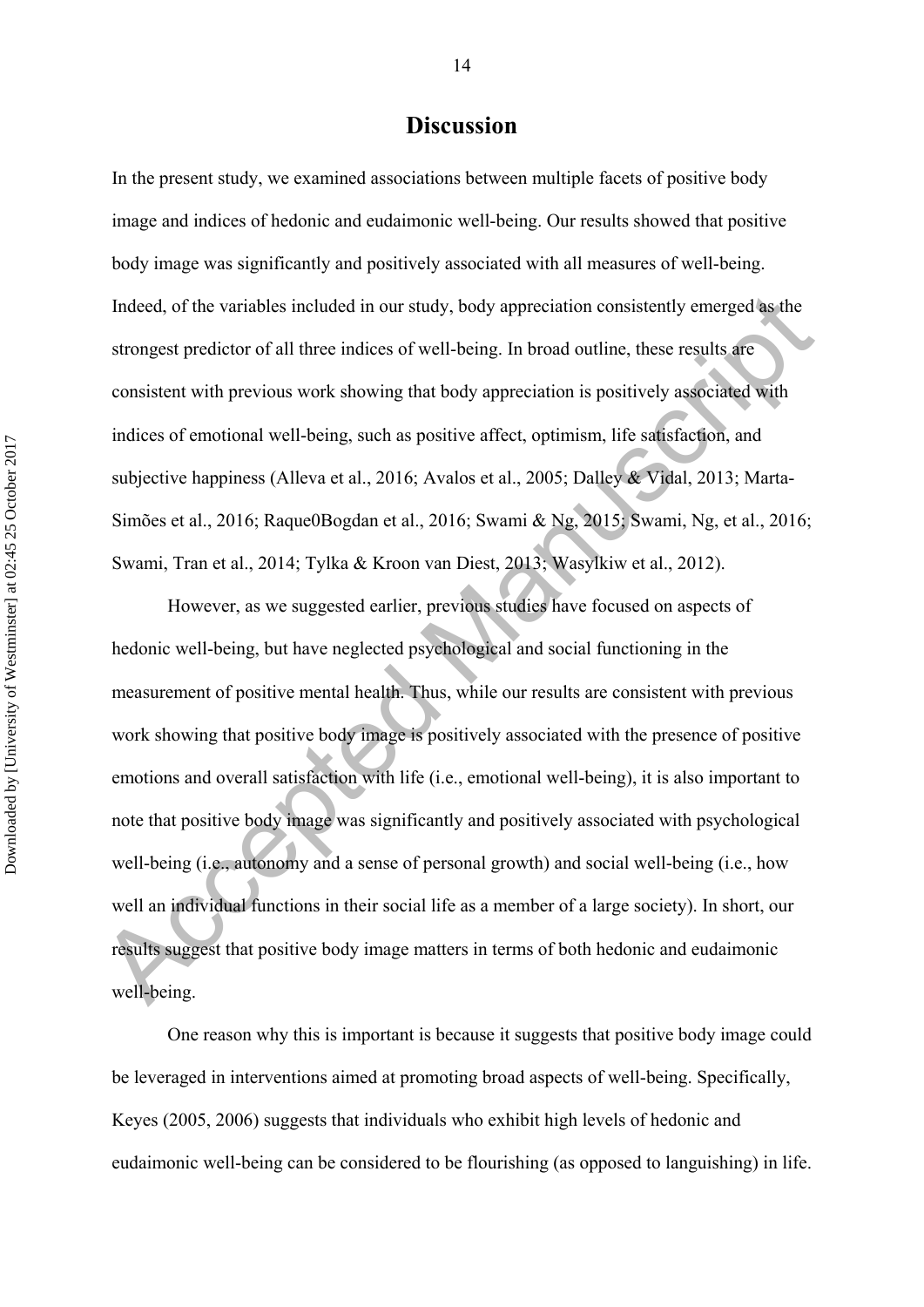In term, flourishing is associated with lower incidence of mental ill-health, healthier psychological functioning, better health outcomes, and improved health care utilisation (Keyes, 2005, 2006). Our results suggest that a focus on positive body image may be one way of promoting a greater degree of flourishing in population-based studies, which may in turn bring a range of other positive health-related outcomes. That is, intervention strategies that promote positive body image may be expected to also lead to improvements in multiple indices of well-being. Having said that, our results also need to be unpacked further. In both women and men, body appreciation was consistently the strongest predictor of all three indices of well-being. It might, therefore, be suggested that a focus on improving body appreciation specifically may be warranted, not only for promoting healthier body image but also to promote improved well-being.

bring a range of other positive health-related outcomes. I nat is, intervention strategies mat<br>promote positive body image may be expected to also lead to improvements in multiple<br>indices of well-being. Having said that, o Other facets of positive body image showed weaker and more equivocal relationships with well-being. One conclusion that might be drawn based on these data is that, with the exception of body appreciation, different facets of positive body image show variable relationships with facets of well-being; the nature of these relationships may also vary depending on respondent sex. A further issue of note is that respondent BMI emerged as a significant predictor of all three facets of well-being for women and men. This finding is consistent with previous work showing that higher BMI is negatively associated with quality of life and emotional well-being (e.g., de Wit et al., 2010; Fontaine & Barofsky, 2001; Sullivan, Ghushchyan, Wyatt, Wu, & Hill, 2007; Williams, Mesidor, Winters, Dubbert, & Wyatt, 2015). It has been suggested that higher BMIs bring health and functional capacity problems, which in turn have a detrimental effect on well-being (Böckerman, Johansson, Saarni, & Saarni, 2014). Higher BMI may also be associated with the perceived and actual experience of discrimination, which in turn has a detrimental effect on well-being.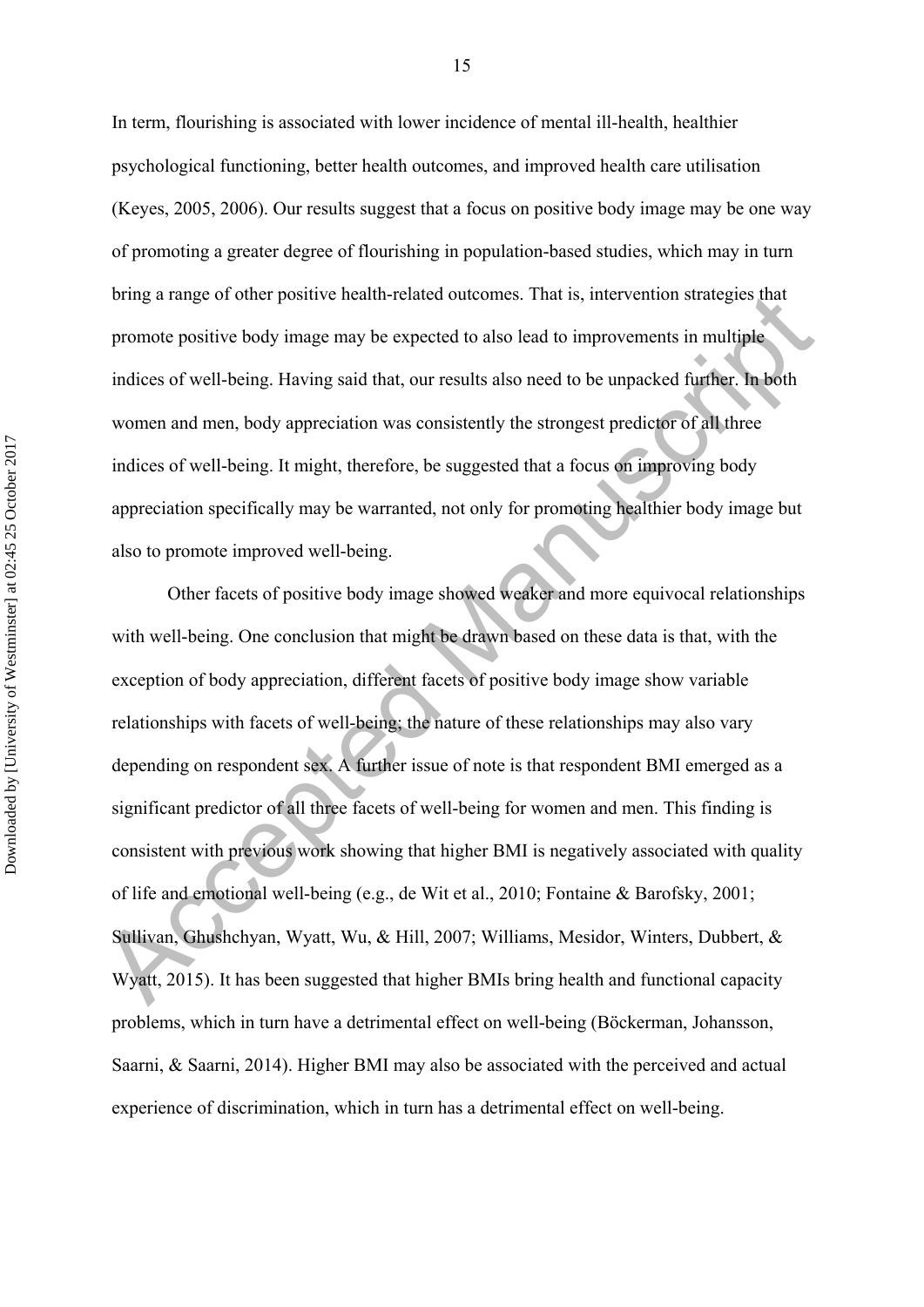et at, 2015), although it should be noted that the strengths of the correlations were weak. In<br>contrast, body appreciation and body pride were not significantly correlated with age in the<br>present study, while body image f In terms of positive body image specifically, the pattern of correlations with BMI were generally consistent with previous work but those with age were more equivocal. In the first instance, respondent BMI was negatively associated with all four indices of positive well-being in both women and men. This is broadly consistent with previous work (see Webb et al., 2015), although it should be noted that the strengths of the correlations were weak. In contrast, body appreciation and body pride were not significantly correlated with age in the present study, while body image flexibility was positively correlated and body image acceptance was negatively correlated with age. Even in terms of the significant correlations, however, the strengths of the associations were weak. Given similarly weak (though sometimes moderate) correlations in previous studies (Ferreira et al., 2011; Swami et al., 2014; Tiggemann & McCourt, 2013), we would suggest that age may not be an especially strong correlate of positive body image. Finally, the significant differences between women and men in terms of positive body image were all in the expected direction, the one exception being body acceptance from others where we found no significant sex difference.

Another issue worth commenting on is the conceptual overlap  $(r^2)$  between the four body image variables that were included in the present study. In both women and men, the largest conceptual overlap occurred between body appreciation and body pride (50% in women, 44% in men). Body appreciation also overlapped about 26% with body acceptance from others (28% in women, 24% in men), and 42% with body image flexibility in women (the comparable overlap in men was only 9%). The remaining variables shared no more than 20% of conceptual space. These results are consistent with previous work demonstrating a high degree of differentiation between facets of positive body image in women (particularly comparing body appreciation with other indices of positive body image; Webb, Butler-Ajibade, & Robinson, 2014; see also Homan & Tylka, 2014) and lend credence to the view that positive body image is multi-faceted (Tylka & Wood-Barcalow, 2015a).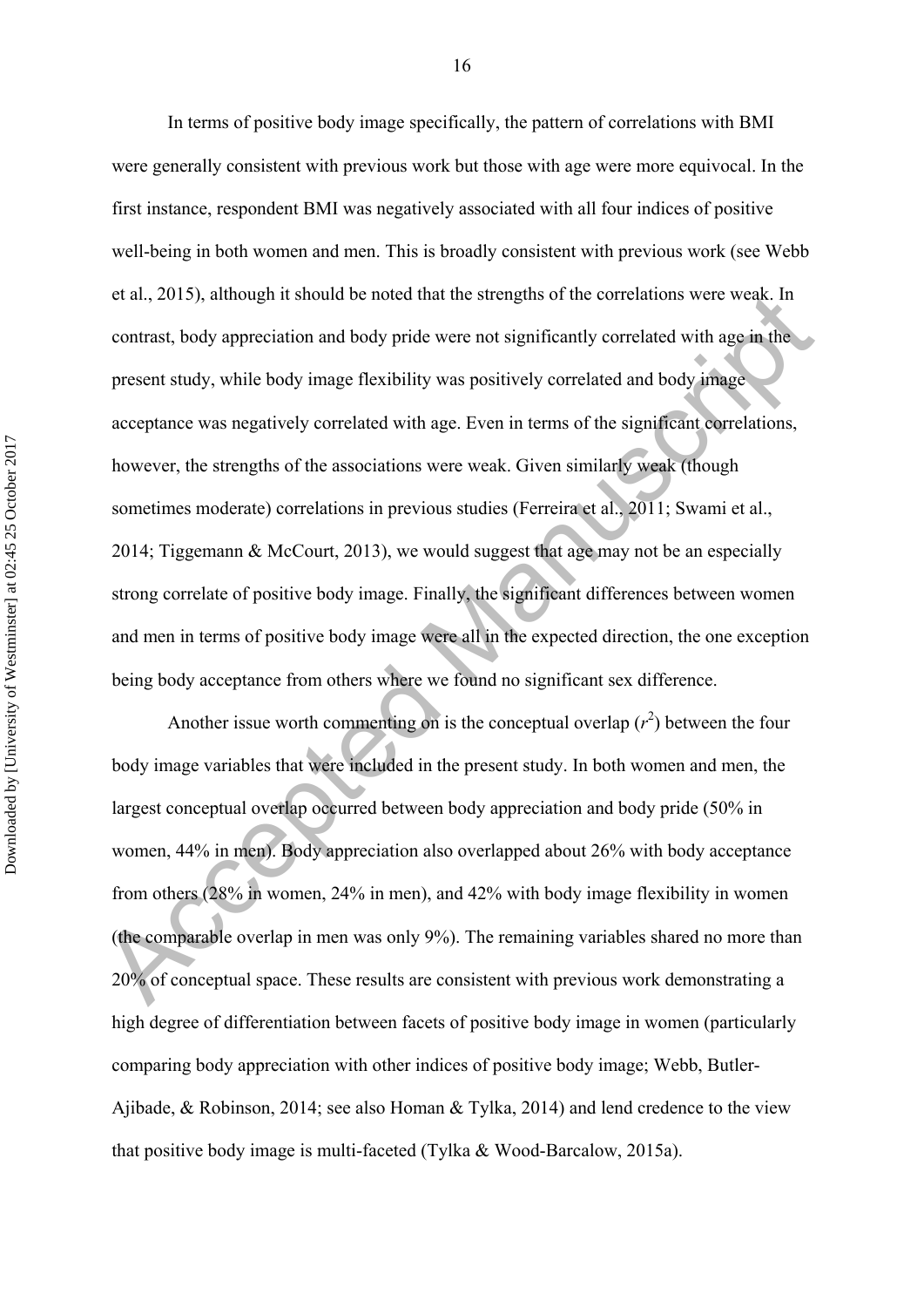boay image is an antecect of well-being), it is also possible that higher well-being leads to<br>more positive body image. Another limitation of the present study was the reliance on an<br>online sample, which may limit the gen Strengths of the present study include the relatively large sample and measurement of multiple facets of positive body image and well-being, respectively. However, limitations of this study include the reliance on cross-sectional data, which limits our ability to draw causal inferences. Although we have interpreted our data in line with current theorising (i.e., that body image is an antecedent of well-being), it is also possible that higher well-being leads to more positive body image. Another limitation of the present study was the reliance on an online sample, which may limit the generalizability of our findings (e.g., our sample may have been over-represented in terms of higher education compared with the general population). Importantly, our subsample sizes are suggestive of a recruitment bias toward women, which is a known issue with online recruitment (e.g., Mason & Suri, 2012). A related issue concerns possible neglected sample factors: in the U.K., for example, there are known to be ethnic differences in positive body image (Swami et al., 2009), but we were unable to interrogate this issue given the relatively small sub-sample sizes of non-White participants. In addition, some participants returned data with improbable BMI values. Although these participants accounted for  $\leq 4.0\%$  of the total dataset and were therefore unlikely to have had a major effect on our results, future online studies could prevent this by adding a pop-up warnings in cases of unrealistic combinations of height and weight data.

 A further limitation of the present study was the fact that we utilised a limited set of measures to operationalise the positive body image construct. Webb et al. (2015) have reviewed the range of measures that potentially measure discrete aspects of positive body image and it would be useful, in future work, to include a broader range of such measures. As examples, such studies could include measures of body functionality (see Abbott & Barber, 2010; Augustus-Horvath & Tylka, 2011; Avalos & Tylka, 2006), body attunement and responsiveness (Daubenmier, 2005), and broad conceptualisation of beauty (Tylka & Iannantuono, 2016). This issue raises additional questions about shared conceptual space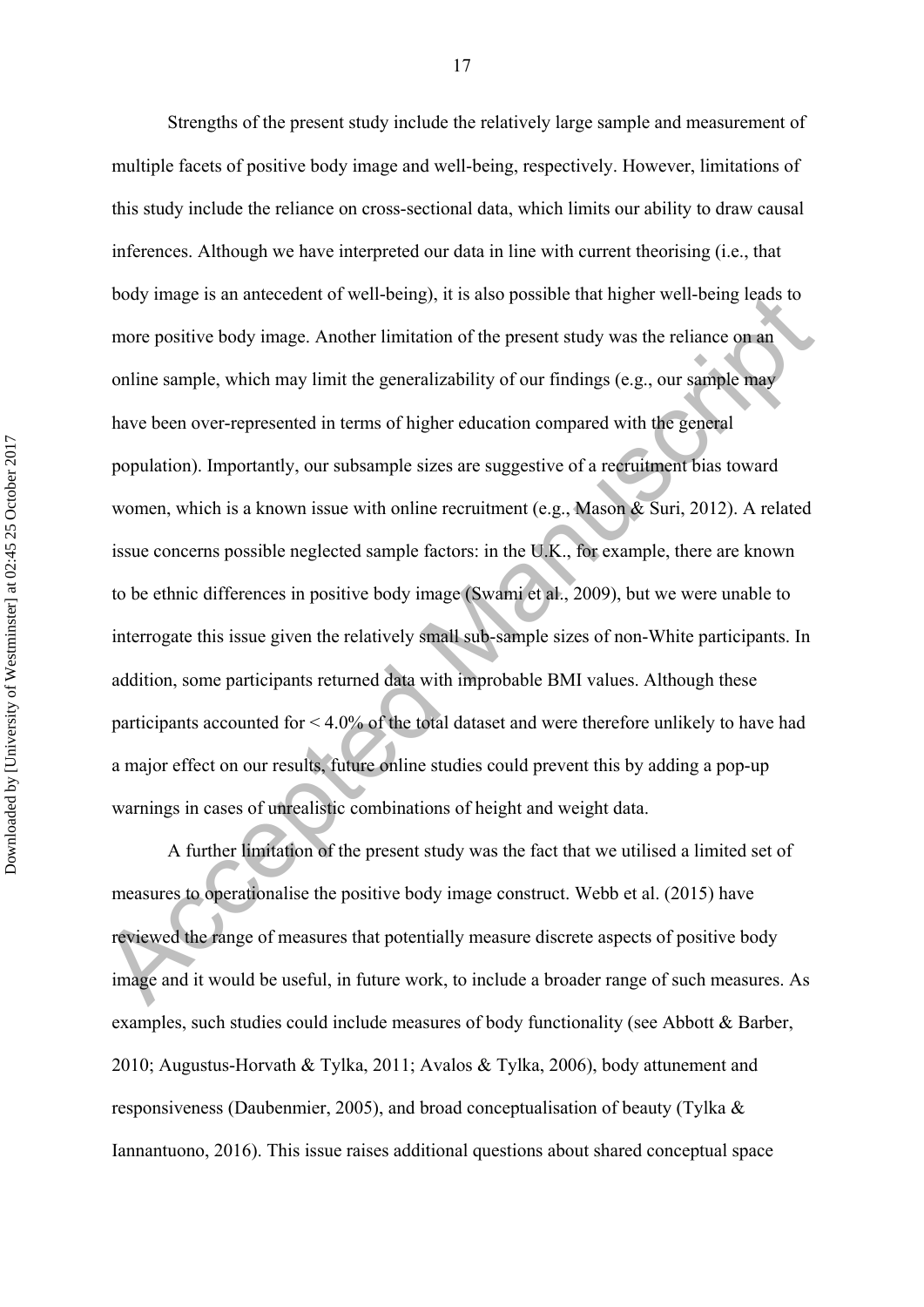between different measures of positive body image. Although the results of the present study suggest that the difference measures were relatively discrete, this is an issue that warrants further and sustained investigation. The different response scales used by different attitudinal measures of positive body image currently hampers a fuller investigation of this issue, but in future work it would be helpful to investigate the extent to which the different measures that are being used either share latent conceptual space or load onto higher-order dimensions.

nuture work it would be neiptut to investigate the extent to which the different measures that<br>are being used either share latent conceptual space or load onto higher-order dimensions.<br>In conclusion, we are in agreement wi In conclusion, we are in agreement with Keyes' (2002, 2005, 2006) suggestion that including measures of both hedonic and eudaimonic well-being provides improved coverage of positive mental health. From a practical point-of-view, this is valuable because our data suggest that positive body image is not only associated with higher emotional well-being, but that it may also be associated with greater likelihood of achieving a flourishing state of being. For policy-makers and practitioners, therefore, a focus on positive body image may be one way of promoting better well-being and helping populations to flourish. Of course, it remains important to more fully understand the mechanism by positive body image exerts an influence of well-being. The most direct route to such understanding would be through longitudinal studies that include a more comprehensive array of variables. Multiple indices of positive body image should be considered for inclusion in such studies to better predict wellbeing.

# **References**

Abbott, B. D., & Barber, B. (2010). Embodied image: Gender differences in functional and aesthetic body image among Australian adolescents. *Body Image*, *7*, 22-31. doi:10.1016/j.bodyim.2009.10.004

Alleja, J. M., Martijn, C., Veldhuis, J., & Tylka, T. L. (2016). A Dutch translation and validation of the Body Appreciation Scale-2: An investigation with female university students in the Netherlands. *Body Image*, *19*, 44-48. doi:10.1016/j.bodyim.2016.08.008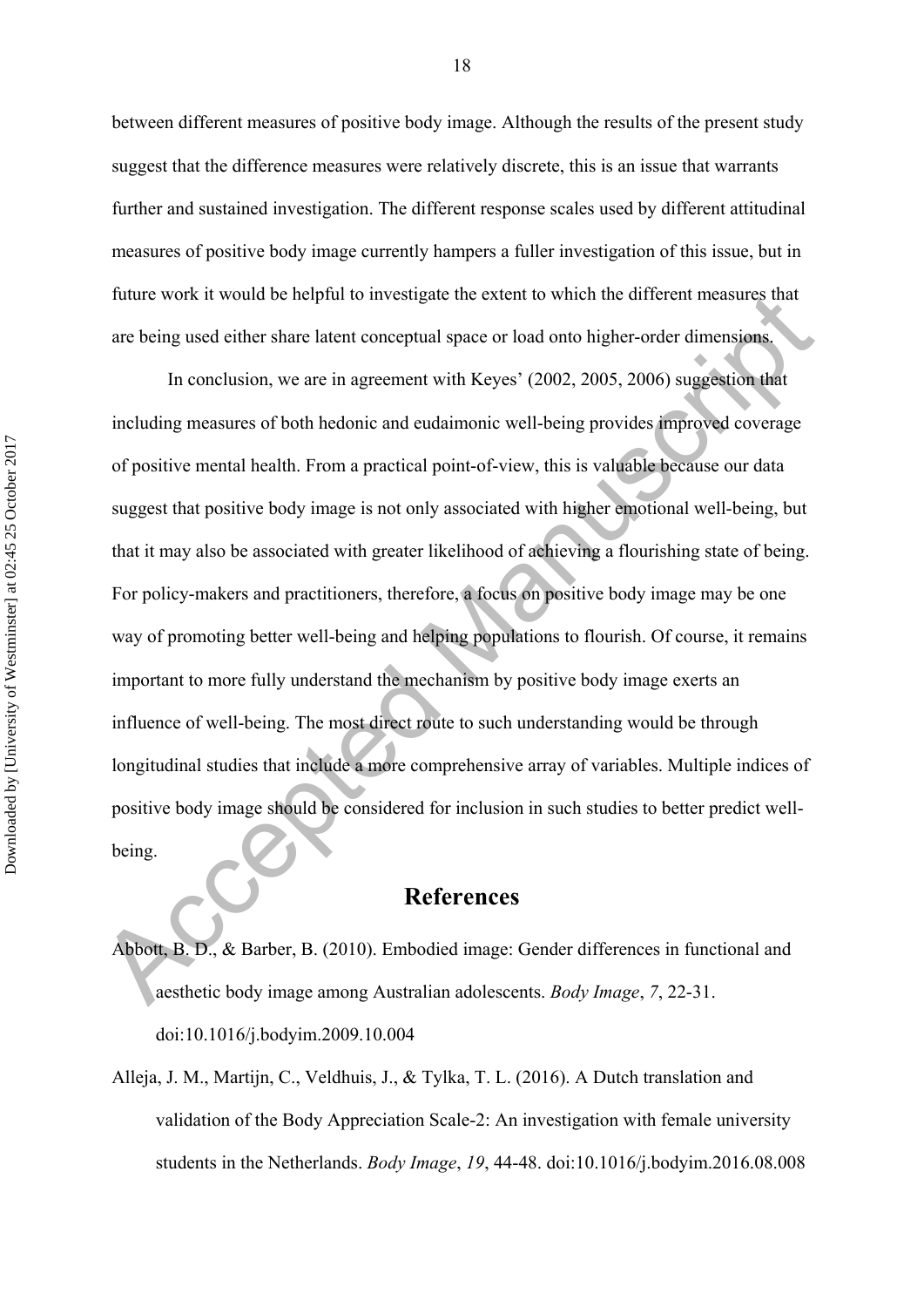- Andrew, R., Tiggemann, M., & Clark, L. (2016). Positive body image and young women's health: Implications for sun protection, cancer screening, weight loss, and alcohol consumption behaviours. *Journal of Health Psychology*, *21*, 28-39. doi:10.1177/1359105314520814
- Augustus-Horvath, C. L., & Tylka, T. L. (2011). The acceptance model of intuitive eating: A comparison of women in emerging adulthood, early adulthood, and middle adulthood. *Journal of Counseling Psychology*, *58*, 110-125. doi:10.1037/a0022129
- Avalos, L. C., & Tylka, T. L. (2006). Exploring a model of intuitive eating with college women. *Journal of Counseling Psychology*, *53*, 486-497. doi:10.1037/0022- 1067.53.4.486
- Avalos, L. C., Tylka, T. L., & Wood-Barcalow, N. (2005). The Body Appreciation Scale: Development and psychometric evaluation. *Body Image*, *2*, 285-297. doi:10.1016/j.bodyim.2005.06.002
- Bland, J. M., & Altman, D. G. (1995). Multiple significance tests: The Bonferroni method. *British Medical Journal*, *310*, 170. doi:10.1136/bmj.310.6973.170
- Böckerman, P., Johansson, E., Saarni, S. I., & Saarni, S. E. (2014). The negative association of obesity with subjective well-being: Is it all about health? *Journal of Happiness Studies*, *15*, 857-867. doi:10.1007/s10902-013-9453-8
- Augustus-Horvath, C. L., & 1ylka, T. L. (2011). The acceptance model of infullive earing: A<br>comparison of women in emerging adulthood, early adulthood, and middle adulthood<br>*Journal of Counseling Psychology, 58*, 110-125. Castonguay, A. L., Sabiston, C. M., Crocker, P. R. E., & Mack, D. E. (2014). Development and validation of the Body and Appearance Self-Conscious Emotions Scale (BASES). *Body Image*, *11*, 126-136. doi:10.1016/j.bodyim.2013.12.006
	- Cohen, J. (1977). *Statistical power analysis for the behavioral sciences.* New York, NY: Routledge.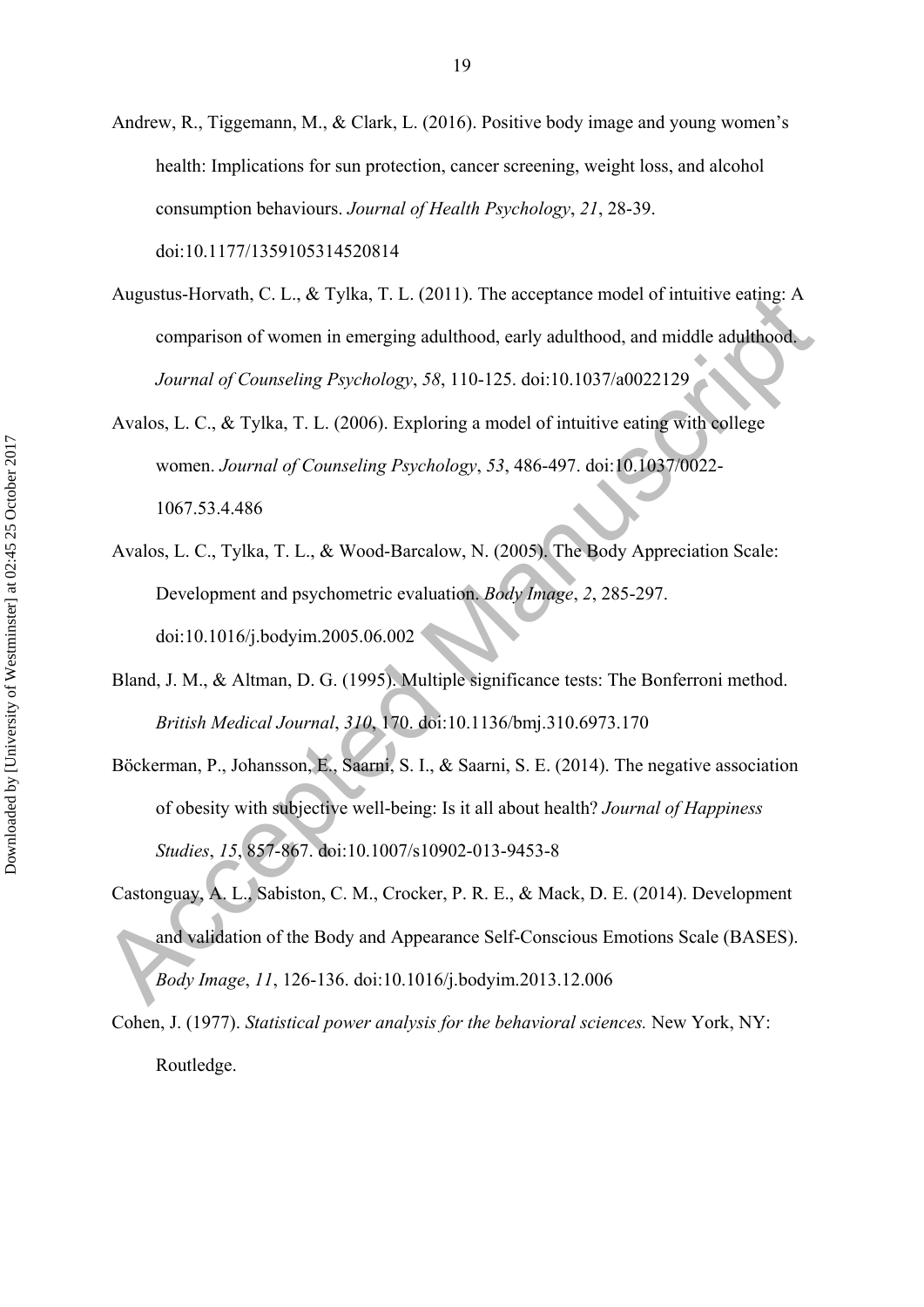- Cook-Cottone, C. P., Tribole, E., & Tylka, T. L. (2013). *Healthy eating in schools: Evidencebased interventions to help kids thrive*. Washington, DC: American Psychological Association. doi:10.1037/14180-000
- Dalley, S. E., & Vidal, J. (2013). Optimism and positive body image in women: The mediating role of the feared fat self. *Personality and Individual Differences*, *55*, 465- 468. doi:10.1016/j.paid.2013.04.006
- Daubenmier, J. J. (2005). The relationship of yoga, body awareness, and body responsiveness to self-objectification and disordered eating. *Psychology of Women Quarterly*, *29*, 207- 219. doi:10.1111/j.1471-6402.2005.00183.x
- de Wit, L., Luppino, F., van Straten, A., Penninx, B., Zitman, F., & Cuijpers, P. (2010). Depression and obesity: A meta-analysis of community-based studies. *Psychiatry Research*, *178*, 230-235. doi:10.1016/j.psychres.2009.04.015.
- Doré, I., O'Loughlin, J. O., Sabiston, C. M., & Fournier, L. (2016). Psychometric evaluation of the Mental Health Continuum-Short Form (MHC-SF) in French Canadian young adults. *Canadian Journal of Psychiatry*, in press. doi:10.1177/0706743716675855
- meanating rote of the leared fat self. *Fersonality and Individual Dijjerences*, 35, 463-<br>468. doi:10.1016/j paid 2013.04.006<br>Daubenmier, J. J. (2005). The relationship of yoga, body awareness, and body responsiveness<br>to s Ferreira, C., Pinto-Gouveia, J., & Duarte, C. (2011). The validation of the Body Image Acceptance and Action Questionnaire: Exploring the moderator effect of acceptance on disordered eating. *International Journal of Psychology and Psychological Therapy*, *11*, 327-345.
	- Fontaine, K. R., & Barofsky, I. (2001). Obesity and health-related quality of life. *Obesity Reviews*, *2*, 173-182. doi:10.1046/j.1467-789x.2001.00032.x
	- Gallagher, M. W., Lopez, S. J., & Preacher, K. J. (2009). The hierarchical structure of wellbeing. *Journal of Personality*, *77*, 1025-1049. doi:10.1111/j.1467-6494.2009.00573.x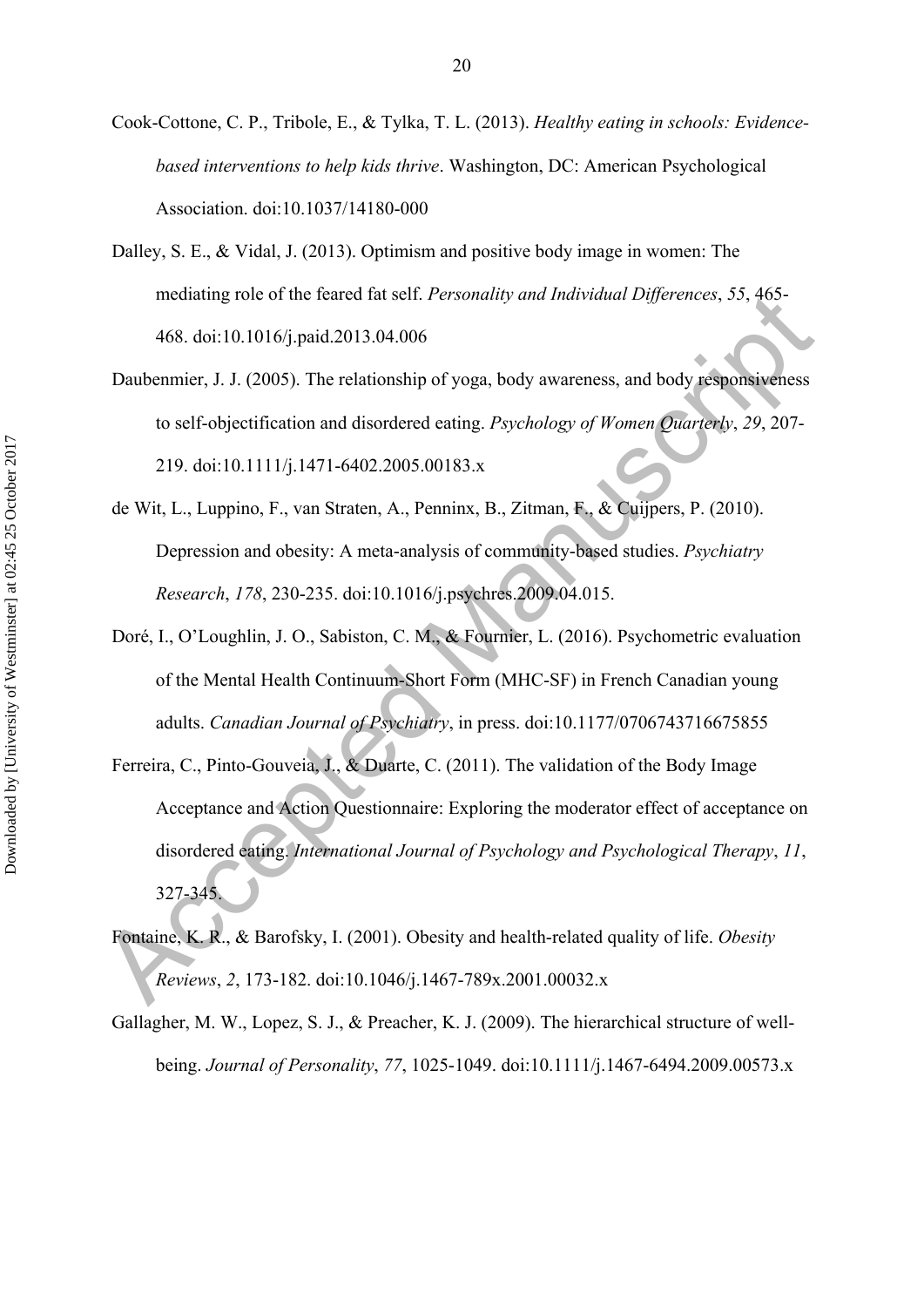- Gardner, R. M., Brown, D. L., & Boice, R. (2012). Using Amazon's Mechanical Turk website to measure accuracy of body size estimation and body dissatisfaction. *Body Image*, *9*, 532-534. doi:10.1016/j.bodyim.2012.06.006
- Gillen, M. M. (2015). Associations between positive body image and indicators of men's and women's mental and physical health. *Body Image*, *13*, 67-74. doi:10.1016/j.bodyim.2015.01.002
- Hair, J. F. Jr., Anderson, R. E., Tatham, R. L. & Black, W. C. (1995). *Multivariate data analysis* (3rd ed.). New York, NY: Macmillan.
- Halliwell, E. (2015). Future directions for positive body image research. *Body Image*, *14*, 177-189. doi:10.1016/j.bodyim.2015.03.003
- Homan, K. J., & Tylka, T. L. (2014). Appearance-based exercise motivation moderates the relationship between exercise frequency and positive body image. *Body Image*, *11*, 101-108. doi:10.1016/j.bodyim.2014.01.003

Keyes, C. L. M. (1998). Social well-being. *Social Psychology Quarterly*, *61*, 121-140.

- Keyes, C. L. M. (2002). The mental health continuum: From languishing to flourishing in life. *Journal of Health and Social Behavior*, *43*, 207-222.
- women's mental and physical neatth. *Body Image*, 13, 6/-74.<br>
doi:10.1016/j.bodyim.2015.01.002<br>
Hair, J. F. Jr., Anderson, R. E., Tatham, R. L. & Black, W. C. (1995). *Multivaridike data*<br> *analysis* (3<sup>nd</sup> ed.). New York Keyes, C. L. M. (2005). Mental illness and/or mental health? Investigating axions of the complete state model of health. *Journal of Consulting and Clinical Psychology*, *73*, 539-548. doi:10.1037/0022-0006X.73.3.539
	- Keyes, C. L. M. (2006). Mental health in adolescence: Is America's youth flourishing? *American Journal of Orthopsychiatry*, *76*, 395-402. doi:10.1037/0002-9432.76.3.395
	- Keyes, C. L. M., Shmotkin, D., & Ryff, C. D. (2002). Optimizing well-being: The empirical encounter of two traditions. *Journal of Personality and Social Psychology*, *82*, 1007- 1022. doi:10.1037/0022-3514.82.6.1007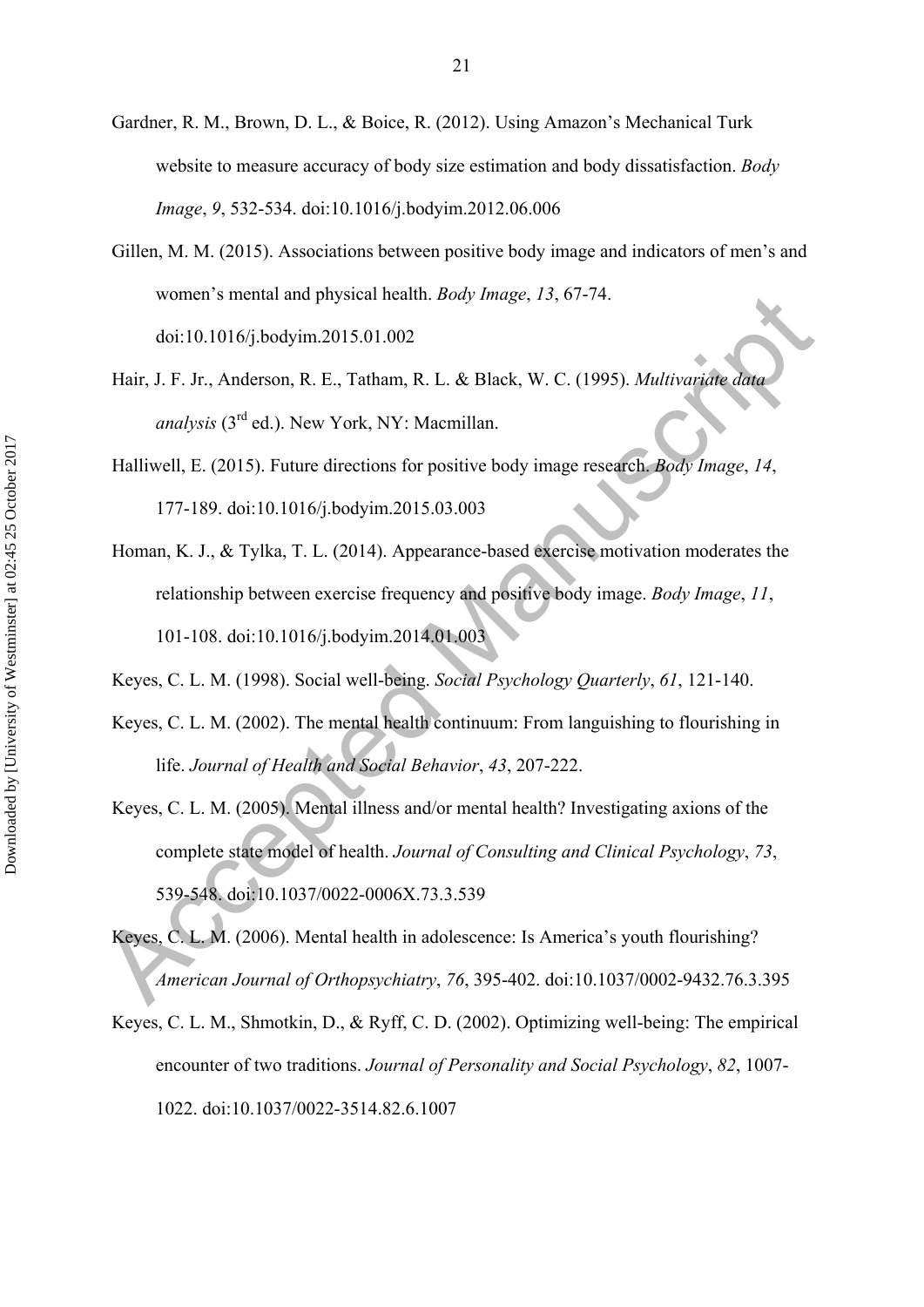- Keyes, C. L. M., Wissing, M., Potgieter, J. P., Temane, M., Kruger, A., & van Rooy, S. (2008). Evaluation of the Mental Health Continuum Short Form (MHC-SF) in Setswana speaking South Africans*. Clinical Psychology and Psychotherapy*, *15*, 181- 192. doi:10.1002/cpp.572
- Lamers, S. M. A., Westerhof, G. J., Bohlmeijer, E. T., ten Klooster, P. M., & Keyes, C. L. M. (2010). Evaluating the psychometric properties of the Mental Health Continuum-Short Form (MHC-SF). *Journal of Clinical Psychology*, *67*, 99-110. doi:10.1002/jclp.2074
- Marta-Simões, J., Ferreira, C., & Mendes, A. L. (2016). Exploring the effect of external shame on body appreciation among Portuguese young adults: The role of selfcompassion. *Eating Behaviors*, *23*, 174-179. doi:10.1016/j.eatbeh.2016.10.006
- Mason, W., & Suri, S. (2012). Conducting behavioral research on Amazon's Mechanical Turk. *Behavior Research Methods*, *44*, 1-23. doi:10.3758/s13428-011-0124-6
- Ng, S.-K., Barron, D., & Swami, V. (2015). Factor structure and psychometric properties of the Body Appreciation Scale among adults in Hong Kong. *Body Image*, *13*, 1-8. doi:10.1016/j.bodyim.2014.10.009
- Petrillo, G., Capone, V., Caso, D., & Keyes, C. L. M. (2015). The Mental Health Continuum-Short Form (MHC-SF) as a measure of well-being in the Italian context. *Social Indicators Research*, *121*, 291-312. doi:10.1007/s11205-014-0629-3
- Lamers, S. M. A., Westernot, G. J., Bonimeijer, L. L., Ien Klooster, P. M., & Keyes, C. L. M. (2010). Fvaluating the psychometric properties of the Mental Health Continuum-Short<br>Form (MHC-SF). Journal of Clinical Psycholo Pila, E., Brunet, J., Crocker, P. R. E., Kowalski, K. C., & Sabiston, C. M. (2016). Intrapersonal characteristics of body-related guilt, shame, pride, and envy in Canadian adults. *Body Image*, *16*, 100-106. doi:10.1016/j.bodyim.2016.01.001
	- Raque-Bogdan, T. L., Piontkowski, S., Hui, K., Ziemer, K. S., & Garriot, P. O. (2016). Selfcompassion as a mediator between attachment anxiety and body appreciation: An exploratory model. *Body Image*, *19*, 28-36. doi:10.1016/j.bodyim.2016.08.001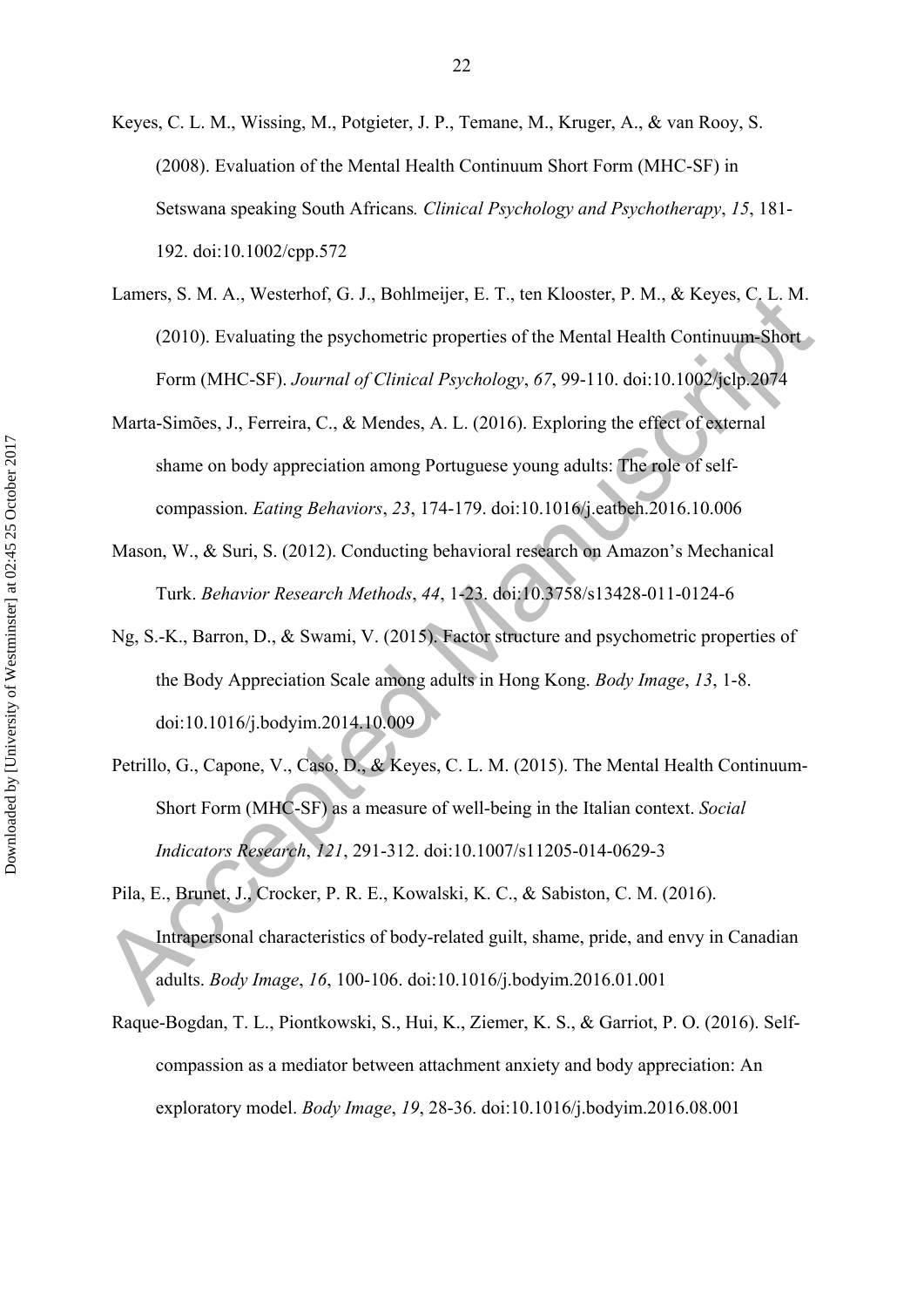- Ryff, C. D. (1989). Happiness is everything, or is it? Explorations on the meaning of psychological well-being. *Journal of Personality and Social Psychology*, *57*, 1069- 1081. doi:10.1037/0022-3514.57.6.1069
- Ryff, C. D., & Keyes, C. L. M. (1995). The structure of psychological well-being revisited. *Journal of Personality and Social Psychology*, *69*, 719-727. doi:10.1037/0022- 3514.69.4.719
- Sandoz, E. K., Wilson, K. G., Merwin, R. M., & Kellum, K. K. (2013). Assessment of body image flexibility: The Body Image-Acceptance and Action Questionnaire. *Journal of Contextual and Behavioral Science*, *2*, 39-48. doi:10.1016/ j.jcbs.2013.03.002
- Spencer, E. A., Appleby, P. N., Davey, G. K., & Key, T. J. (2002). Validity of self-reported height and weight in 4808 EPIC-Oxford participants. *Public Health Nutrition*, *5*, 561- 565. doi:10.1079/PHN2001322
- Sullivan, P. W., Ghushchvan, Wyatt, H. R., Wu, E. Q., & Hill, J. O. (2007). Impact of cardiometabolic risk factor clusters on health-related quality of the life in the U.S. *Obesity*, *15*, 511-521. doi:10.1038/oby.2007.580
- Swami, V., Airs, N., Chouhan, B., Padilla Leon, M. A., & Towell, T. (2009). Are there ethnic differences in positive body image among female British undergraduates? *European Psychologist*, *14*, 288-296. doi:10.1027/1016-9040.14.4.288
- Journal of Personality and Social Psychology, 69, 719-727, 06110.1037/0022-<br>
3514.69.4.719<br>
Sandoz, E. K., Wilson, K. G., Merwin, R. M., & Kellum, K. K. (2013). Assessment of body<br>
image flexibility: The Body Image-Accept Swami, V., Barron, D., Weis, L., & Furnham, A. (2016). Bodies in nature: Associations between exposure to nature, connectedness to nature, and body image. *Body Image*, *18*, 153-161. doi:10.1016/j.bodyim.2016.07.002
	- Swami, V., Hadji-Michael, M., & Furnham, A. (2008). Personality and individual difference correlates of positive body image. *Body Image*, *5*, 322-325. doi:10.1016/j.bodyim.2008.03.007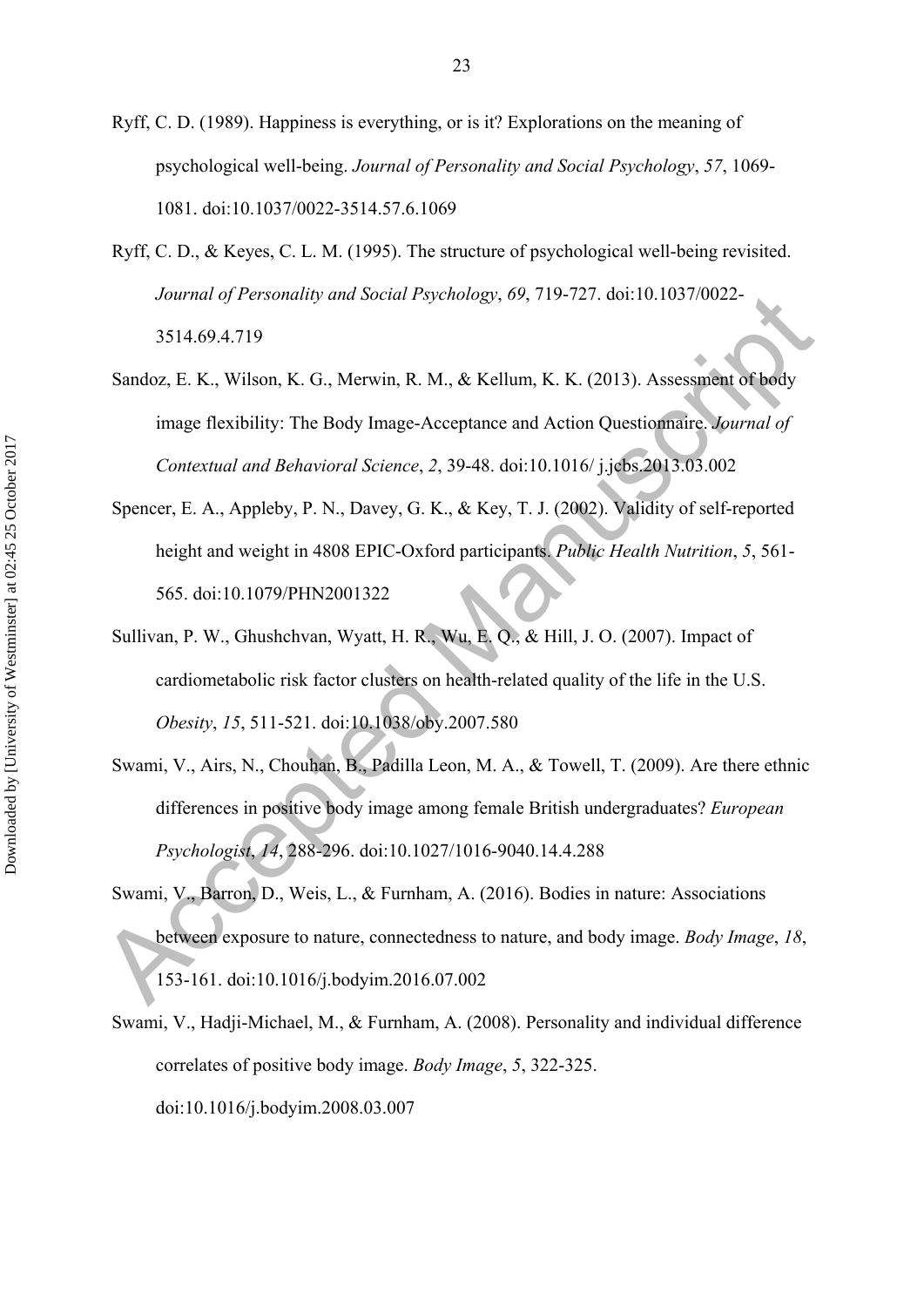- Swami, V., Henry, A., Peacock, N., Roberts-Dunn, A., & Porter, A. (2013). "Mirror, mirror…" A preliminary investigation of skin tone dissatisfaction and its impact among British adults. *Cultural Diversity and Ethnic Minority Psychology*, *19*, 468-476. doi:10.1037/a0032904
- Swami, V., & Ng, S.-K. (2015). Factor structure and psychometric properties of the Body Appreciation Scale-2 among adults in Hong Kong. *Body Image*, *15*, 68-71. doi:10.1016/j.bodyim.2014.10.009
- Swami, V., Ng, S.-K., & Barron, D. (2016). Translation and psychometric evaluation of a Standard Chinese version of the Body Appreciation Scale-2. *Body Image, 18*, 23-26. doi:10.1016/j.bodyim.2016.04.005
- Swami, V., Stieger, S., Haubner, T., & Voracek, M. (2008). German translation and psychometric evaluation of Body Appreciation Scale. *Body Image*, *5*, 122-127. doi:10.1016/j.bodyim.2007.10.002
- Swami, V., & Ng, S.-K. (2015). Factor structure and psychometric properties of the Body<br>
Appreciation Scale-2 among adults in Hong Kong. *Body Image*, 15, 68-71.<br>
doi:10.1016/j.bodyim.2014.10.009<br>
Swami, V., Ng, S.-K., & Swami, V., Tran, U. S., Stieger, S., Voracek, M., & The YouBeauty.com Team (2015). Associations between women's body image and happiness: Results of the YouBeauty.com Body Image Survey (YBIS). *Journal of Happiness Studies*, *16*, 705- 716. doi:10.1007/s10902-014-9530-7
	- Swami, V., von Nordheim, L., & Barron, D. (2016). Self-esteem mediates the relationship between connectedness to nature and body appreciation in women, but not men. *Body Image*, *16*, 41-44. doi:10.1016/j.bodyim.2015.11.001
	- Tiggemann, M. (2015). Considerations of positive body image across various social identities and special populations. *Body Image*, *14*, 168-176. doi:10.1016/j.bodyim.2015.03.002
	- Tiggemann, M., & McCourt, A. (2013). Body appreciation in adult women: Relationships with age and body satisfaction. *Body Image*, *10*, 624-627. doi:10.1016/j.bodyim.2013.07.003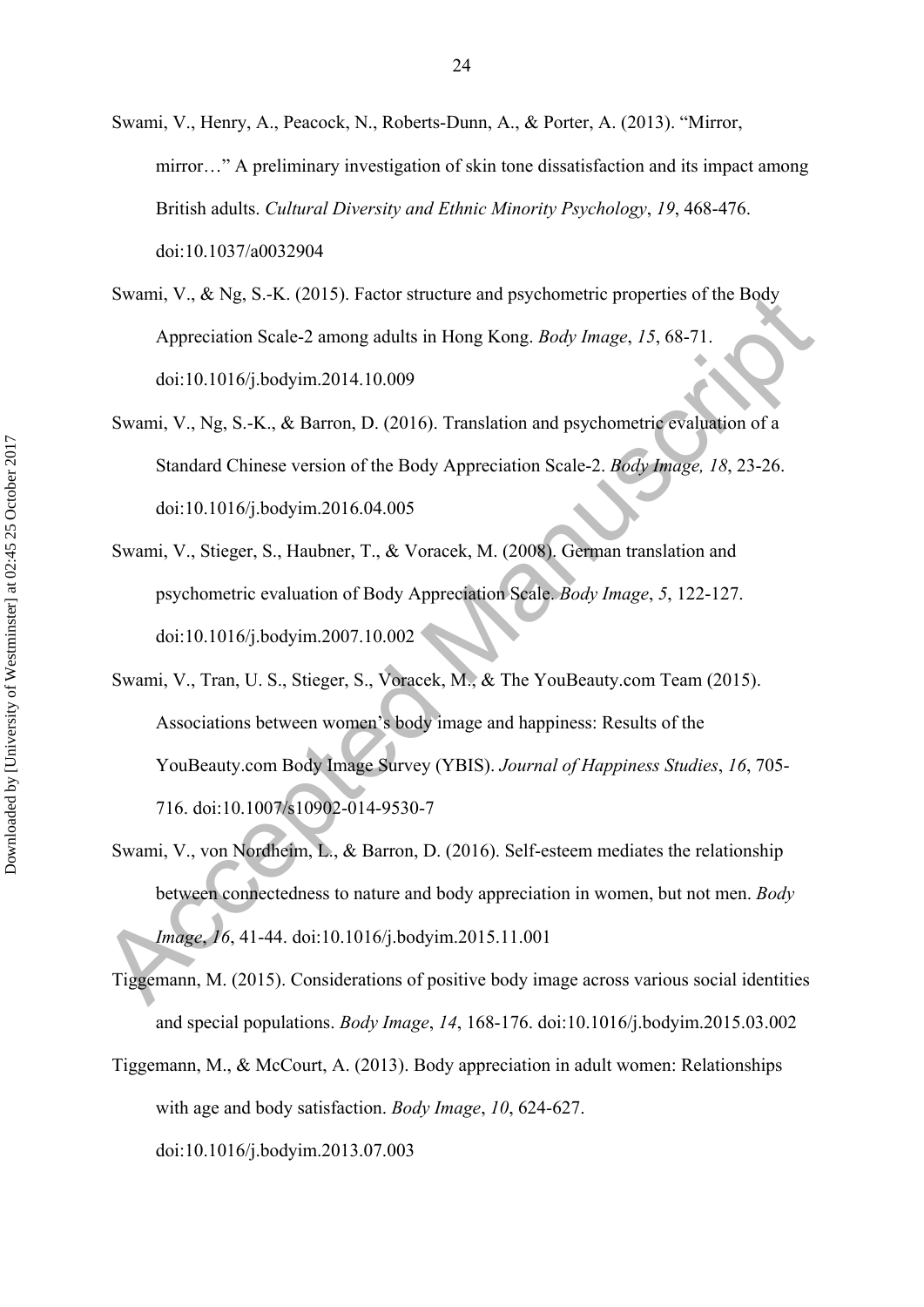- Tylka, T. L. (2011). Positive psychology perspectives on body image. In T. F. Cash, & L. Smolak (Eds.), *Body image: A handbook of science, practice and prevention* (2<sup>nd</sup> ed., pp. 56-64). New York, NY: Guilford Press.
- Tylka, T. L. (2012). Positive psychology perspectives on body image. In T. F. Cash (Ed.), *Encyclopedia of body image and human appearance* (Vol. 2, pp. 657-663). San Diego, CA: Academic Press.
- Tylka, T. K., & Iannantuono, A. C. (2016). Perceiving beauty in all women: Psychometric evaluation of the Broad Conceptualization of Beauty Scale. *Body Image*, *17*, 67-81. doi:10.1016/j.bodyim.2016.02.005
- Tylka, T. K., & Kroon van Diest, A. M. (2013). The Intuitive Eating Scale-2: Item refinement and psychometric evaluation with college women and men. *Journal of Counseling Psychology*, *60*, 137-153. doi:10.1037/a0030893
- Tylka, T. L., & Wood-Barcalow, N. L. (2015a). What is and what is not positive body image? Conceptual foundations and construct definition. *Body Image*, *14*, 118-129. doi:10.1016/j.bodyim.2015.04.001
- Tylka, T. L., & Wood-Barcalow, N. L. (2015b). The Body Appreciation Scale-2: Item refinement and psychometric evaluation. *Body Image*, *12*, 53-67. doi:10.1016/j.bodyim.2014.09.006
- Encyclopedia a) body image and human appearance (Vol. 2, pp. 657-665). San Diego,<br>
CA: Academic Press.<br>
Tylka, T. K., & Iannantuono, A. C. (2016). Perceiving beauty in all women: Psychometric<br>
evaluation of the Broad Conc Wasylkiw, L., MacKinnon, A. L., & MacLellan, S. A. (2014). Considering an affect regulation framework for examining the association between body dissatisfaction and positive body image in Black older adolescent females: Does body mass index matter? *Body Image*, *11*, 426-437. doi:10.1016/j.bodyim.2014.07.002
	- Webb, J. B., Butler-Ajibade, P., & Robinson, S. A. (2014). Considering an affect regulation framework for examining the association between body dissatisfaction and positive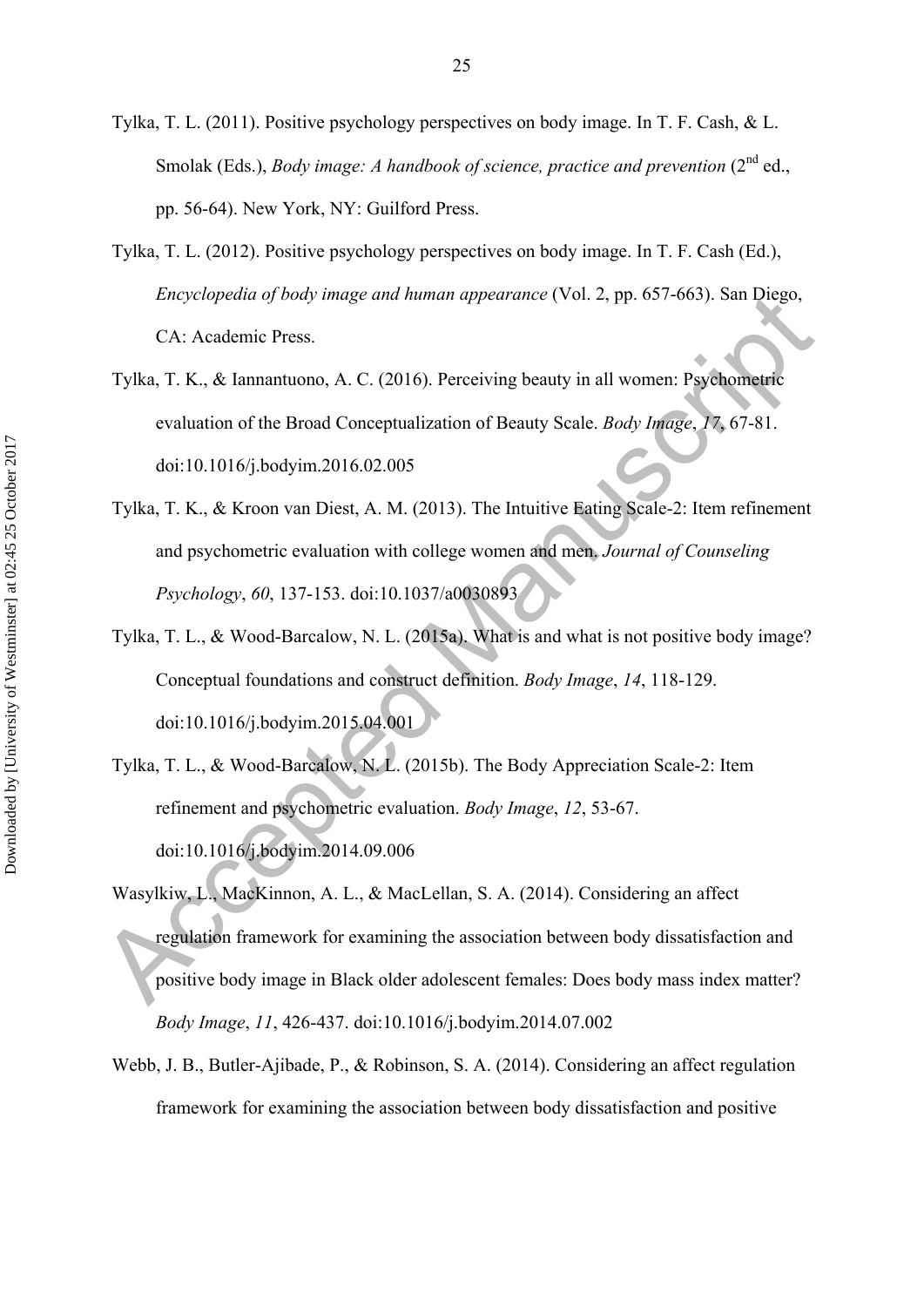body image in Black older adolescent females: Does body mass index matter? *Body Image*, *11*, 426-437. doi:10.1016/j.bodyim.2014.07. 002

- Webb, J. B., Wood-Barcalow, N. L., & Tylka, T. L. (2015). Assessing positive body image: Contemporary approaches and future directions. *Body Image*, *14*, 130-145. doi:10.1016/j.bodyim.2015.03.010
- Westerhof, G. J., & Keyes, C. L. M. (2010). Mental illness and mental health: The two continua model across the lifespan. *Journal of Adult Development*, *17*, 110-119. doi:10.1007/s10804-009-9082-y
- doi:10.1016/J.boxym.2015.03.010<br>Westerhof, G. J., & Keyes, C. L. M. (2010). Mental illness and mental health: The two<br>continua model across the lifespan. Journal of Adult Development, 17, 110-119<br>doi:10.1007/s10804-009-908 Williams, E. P., Mesidor, M., Winters, K., Dubbert, P. M., & Wyatt, S. B. (2015). Overweight and obesity: Prevalence, consequences, and causes of a growing public health problem. *Current Obesity Reports*, *4*, 363-370. doi:10.1007/s13679-015-0169-4
	- Wood-Barcalow, N. L., Tylka, T. L., & Augustus-Horvath, C. L. (2010). "But I like my body": Positive body image characteristics and a holistic model for young-adult women. *Body Image*, *7*, 106-116. doi:10.1016/j.bodyim.2010.01.001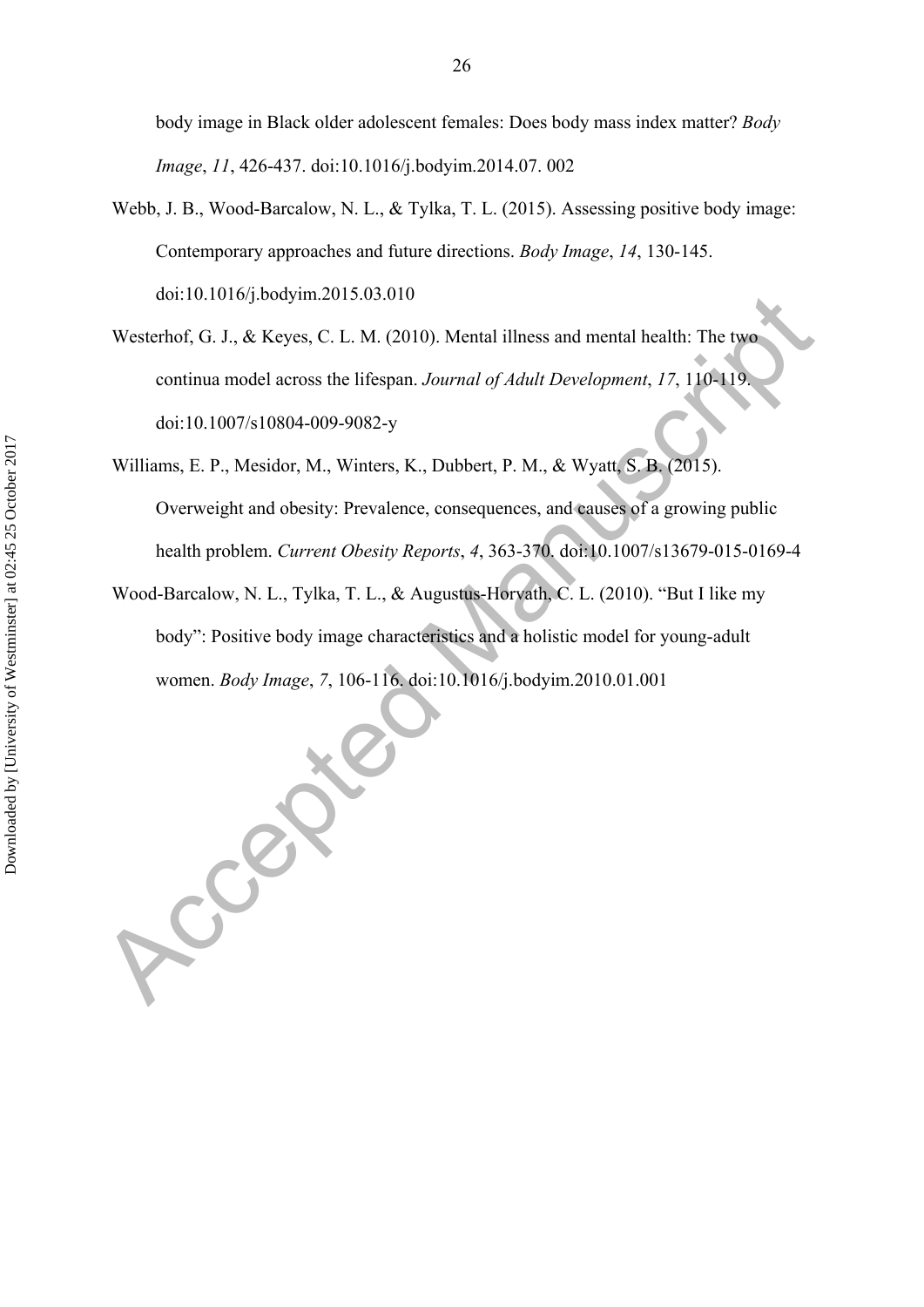|                   | Women $(n =$ |          |          | Men $(n = 432)$ |                  | Inferential test | 95%        |          |          |
|-------------------|--------------|----------|----------|-----------------|------------------|------------------|------------|----------|----------|
|                   | 716)         |          |          |                 | results          |                  | Confidence |          |          |
|                   |              |          |          |                 |                  |                  |            | Interval |          |
|                   | $\cal M$     | SD       | $\cal M$ | SD              | $\boldsymbol{t}$ | $\boldsymbol{p}$ | d          | Lower    | $U$ pper |
| <b>Body</b>       | 3.07         | 0.83     | 3.33     | 0.78            | 5.19             | $\,<$            | 0.31       | 0.16     | 0.36     |
| appreciation      |              |          |          |                 |                  | .001             |            |          |          |
| Body pride        | 2.54         | 0.92     | 2.84     | 0.94            | 5.30             | $<\,$            | [0.31]     | 0.19     | 0.41     |
|                   |              |          |          |                 |                  | $.001$           |            |          |          |
| Body image        | 4.44         | 1.41     | 5.11     | 1.40            | 7.86             | <                | 0.46       | 0.51     | 0.84     |
| flexibility       |              |          |          |                 |                  | .001             |            |          |          |
| Body acceptance   | 3.14         | 0.87     | 3.16     | 0.92            | 0.41             | .680             | 0.02       | $-0.08$  | 0.13     |
| from others       |              |          |          |                 |                  |                  |            |          |          |
| Emotional well-   | 4.14         | $1.17 -$ | 4.23     | 1.22            | 1.26             | .210             | 0.07       | $-0.05$  | 0.23     |
| being             |              |          |          |                 |                  |                  |            |          |          |
| Social well-being | 3.10         | 1.15     | 3.32     | 1.25            | 3.05             | .002             | 0.18       | 0.08     | 0.36     |
| Psychological     | 4.00         | 1.14     | 4.02     | 1.19            | 0.12             | .906             | $<\,$      | $-0.13$  | 0.15     |
| well-being        |              |          |          |                 |                  |                  | 0.01       |          |          |
| Body mass index   | 26.39        | 6.09     | 25.20    | 4.82            | 3.45             | .001             | 0.20       | $-0.51$  | $-1.86$  |
| Age               | 35.95        | 12.28    | 33.07    | 11.47           | 3.94             | $<\,$            | 0.23       | $-1.44$  | $-4.31$  |
|                   |              |          |          |                 |                  | .001             |            |          |          |

Table 1. *Descriptive Statistics and the Results of Between-Group Comparisons as a Function of Respondent Sex* 

*Note*: Inferential tests were Bonferroni-corrected, such that *p* was significant at < .006.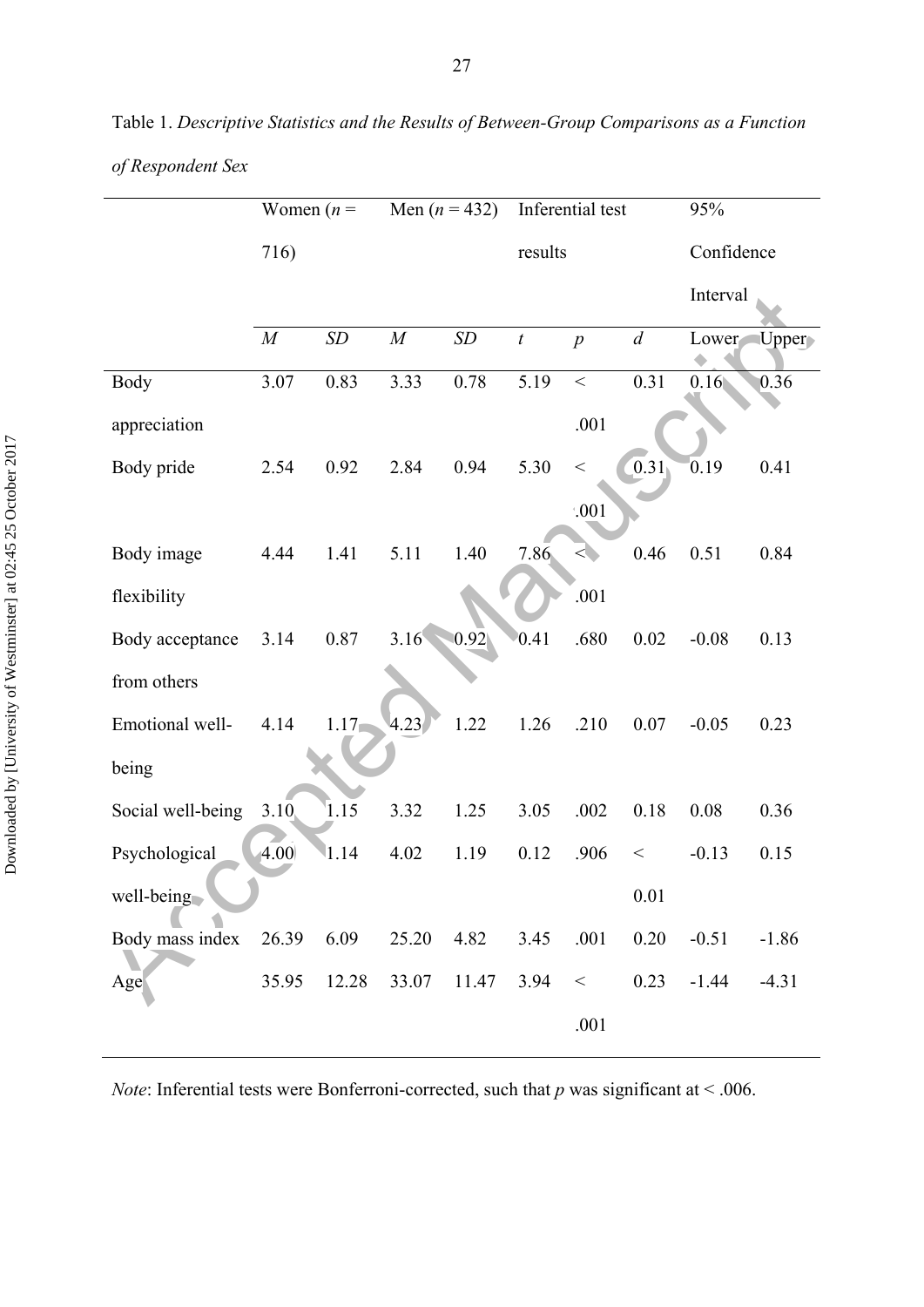Table 2. *Inter-Scale Correlations between All Variables with Results for Women in the Top Diagonal and for Men in the Bottom Diagonal* 

|                   | (1)     | (2)     | (3)     | (4)     | (5)     | (6)     | (7)     | (8)     | (9)     |
|-------------------|---------|---------|---------|---------|---------|---------|---------|---------|---------|
| $(1)$ Body        |         | $.65**$ | $.71**$ | $.53**$ | $.60**$ | $.59**$ | $.49**$ | .01     |         |
| appreciation      |         |         |         |         |         |         |         |         | 35**    |
| (2) Body image    | $.30**$ |         | $.44**$ | $.43**$ | $.47**$ | $.41**$ | $.34**$ | $.12*$  |         |
| flexibility       |         |         |         |         |         |         |         |         | $.38**$ |
| (3) Body pride    | $.66**$ | .07     |         | $.47**$ | $.43**$ | $.46**$ | $.40**$ | $-07$   |         |
|                   |         |         |         |         |         |         |         |         | $.35**$ |
| $(4)$ Body        | $.49**$ | $.17**$ | $.43**$ |         | $.34**$ | $.36**$ | 26**    | $-.12*$ |         |
| acceptance from   |         |         |         |         |         |         |         |         | $.37**$ |
| others            |         |         |         |         |         |         |         |         |         |
| (5) Emotional     | $.63**$ | $.27**$ | $.44**$ | $37**$  |         | $.73**$ | $.63**$ | .04     |         |
| well-being        |         |         |         |         |         |         |         |         | $.14**$ |
| (6) Psychological | $.61**$ | $.16*$  | $45**$  | $.38**$ | $.77**$ |         | $.70**$ | $.11*$  | $-.06$  |
| well-being        |         |         |         |         |         |         |         |         |         |
| (7) Social well-  | $.53**$ | .06     | $.41**$ | $.36**$ | $.69**$ | $.73**$ |         | $.10*$  | $-.07$  |
| being             |         |         |         |         |         |         |         |         |         |
| $(8)$ Age         | $-.04$  | $.14*$  | $-.09$  | $-14*$  | .03     | .08     | .01     |         | $.16**$ |
| (9) Body mass     |         |         |         | $-15*$  | $-.04$  | $-.03$  | $-.01$  | $.19**$ |         |
| index             | $.23**$ | $.26**$ | $.18**$ |         |         |         |         |         |         |

*Note*. Women *n* = 716, men *n* = 432. \* *p* < .05, \*\* *p* < .001.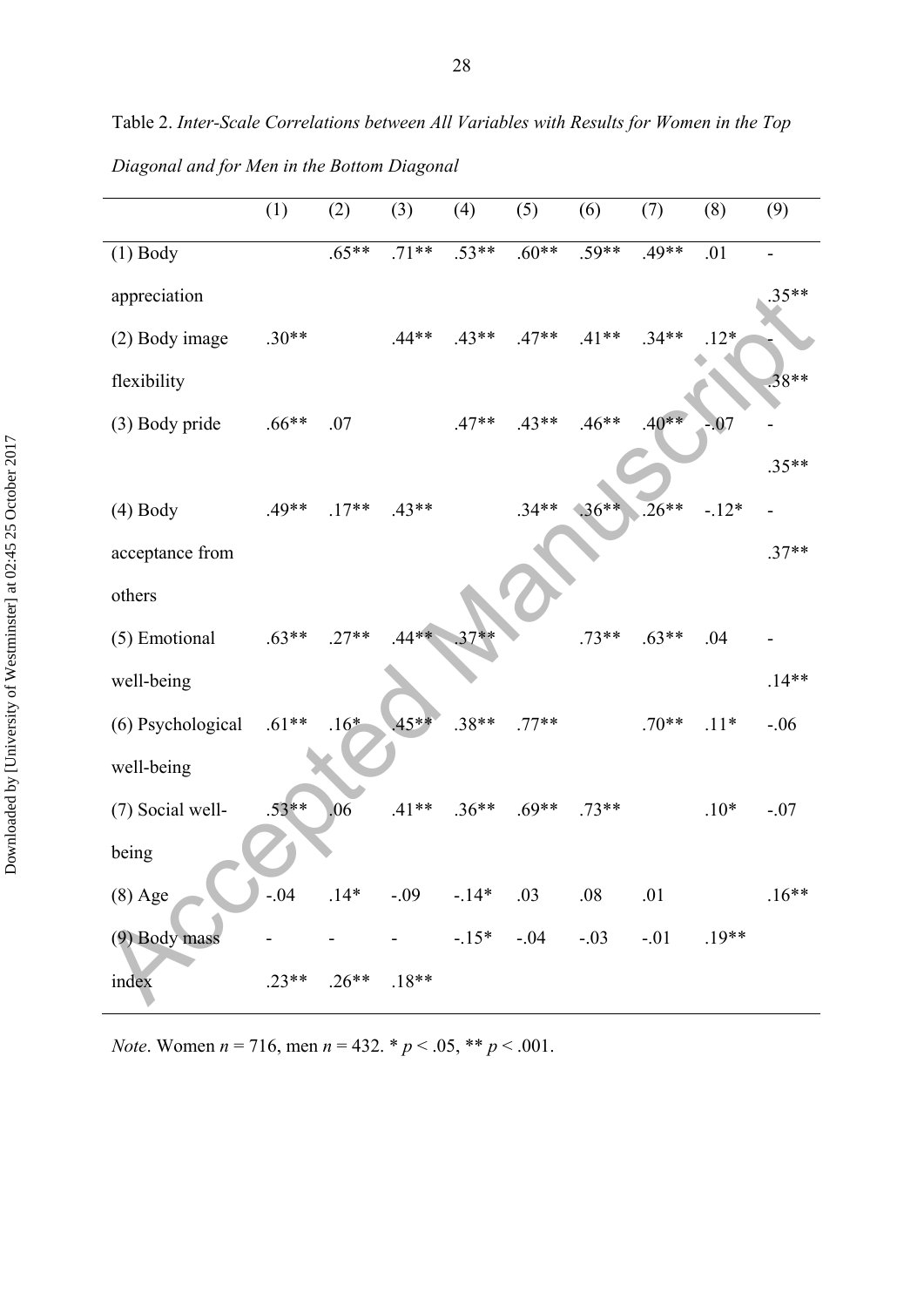|                             | Emotional well-being |           |         |                  |                | Psychological well-being |           |         |                  |                  |  |
|-----------------------------|----------------------|-----------|---------|------------------|----------------|--------------------------|-----------|---------|------------------|------------------|--|
|                             | $\, {\bf B}$         | $\cal SE$ | $\beta$ | $\boldsymbol{t}$ | $\overline{p}$ | $\, {\bf B}$             | $\cal SE$ | $\beta$ | $\boldsymbol{t}$ | $\boldsymbol{p}$ |  |
| <b>Body</b> appreciation    | $.72\,$              | $.07\,$   | .50     | 9.99             | $\leq .001$    | .66                      | $.07\,$   | $.48$   | 9.61             | $\leq .001$      |  |
| Body image flexibility      | .13                  | .03       | .16     | 3.88             | $\leq .001$    | .06                      | .03       | .07     | 1.84             | .066             |  |
| Body pride                  | .04                  | .04       | .03     | 0.75             | .451           | .16                      | $.05$     | .13     | 3.00             | .003             |  |
| Body acceptance from others | .05                  | .05       | .04     | 0.95             | .342           | .13                      | .05       | $10\,$  | 2.66             | $.008\,$         |  |
| Age                         | .01                  | .01       | .01     | $0.03\,$         | .978           | .01                      | .01       | .09     | 2.82             | .005             |  |
| Body mass index             | $-.02$               | $.01\,$   | $-.12$  | $-3.51$          | $\leq .001$    | $-04$                    | .01       | $-.20$  | $-6.05$          | $<.001$          |  |
| Rocal                       |                      |           |         |                  |                |                          |           |         |                  |                  |  |

Table 3. *Results of the Regression Analyses for Women (n = 716)*